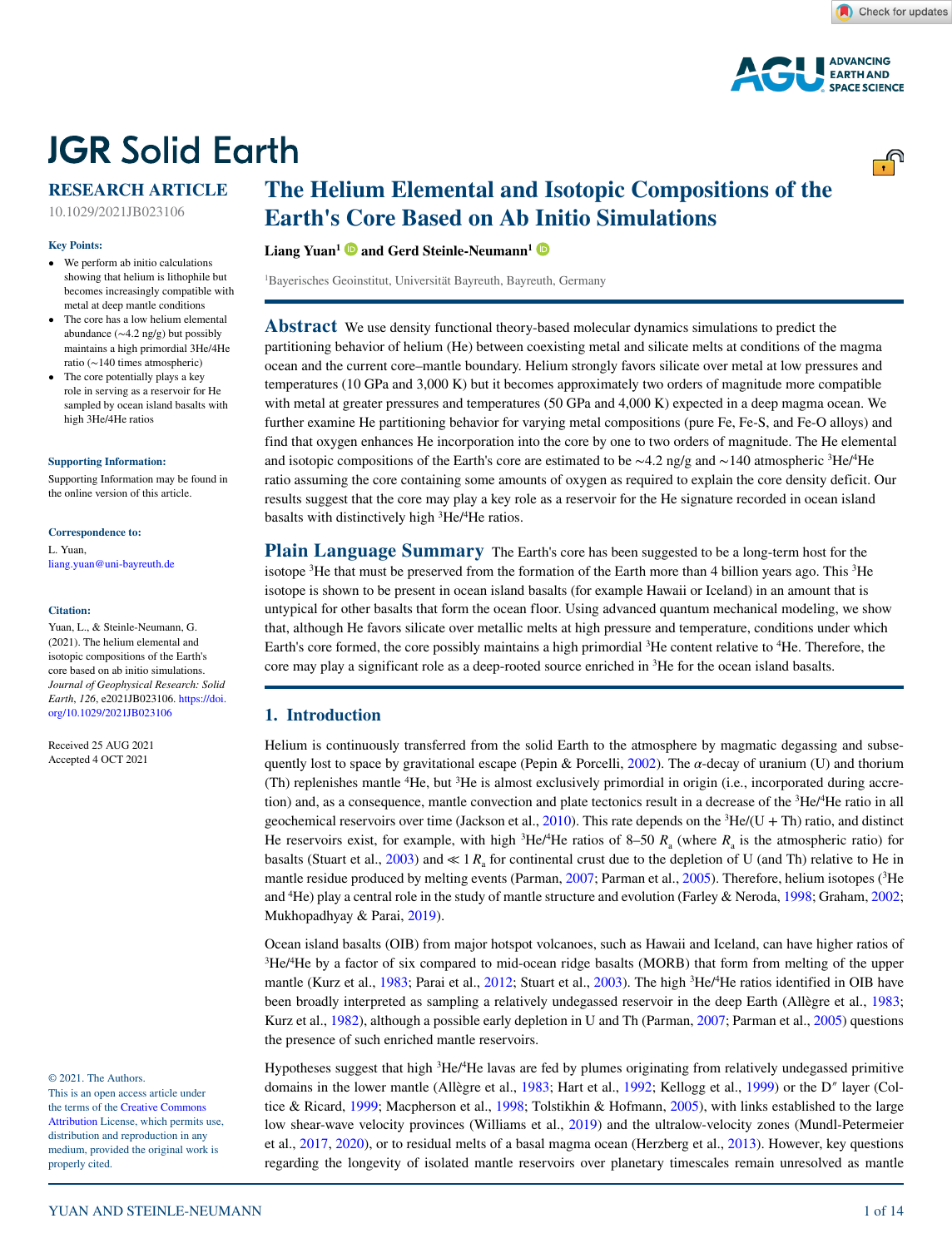

heterogeneities tend to be stirred and homogenized by convection (van Keken et al., [2002](#page-10-9); M. Li & McNamara, [2013\)](#page-11-8). Geophysical (Van Der Hilst et al., [1997\)](#page-12-2), and geochemical (Albarède, [2008](#page-9-1)) evidence indicates material recycling into the lower mantle, implying that most of Earth's mantle should have been processed by partial melting, leaving the mantle extensively He-outgassed.

Alternatively, the core has been invoked as a source for the He isotopic ratios of OIB (Bouhifd, Jephcoat, et al., [2013](#page-9-2); Porcelli & Halliday, [2001;](#page-11-9) Roth et al., [2019;](#page-12-3) Trieloff & Kunz, [2005](#page-12-4)). This scenario is supported by considerable evidence (Brandon et al., [1998](#page-9-3); Herzberg et al., [2013;](#page-10-8) Humayun, [2004](#page-10-10); Rizo et al., [2019](#page-12-5)) indicating that Earth's core contributes to the OIB geochemical signature; in particular, low 182W/184W values reported for Icelandic lavas (Mundl-Petermeier et al., [2020](#page-11-7)) seem to require a core contribution, and OIB <sup>3</sup>He/<sup>4</sup>He ratios may be influenced in a similar fashion. On the other hand, Scherstén et al. [\(2004](#page-12-6)) failed to resolve the  $^{182}W/^{184}W$  isotope anomalies of several Hawaiian picrites, negating a core contribution in their source; further, no discernable core signature is seen through the W/U ratio of the Hawaiian basaltic sources (Arevalo & McDonough, [2008\)](#page-9-4).

Any core influence on the OIB <sup>3</sup>He/<sup>4</sup>He budget would require a significant amount of He to be incorporated into the core during core–mantle segregation, which hinges on the partitioning of He between metallic and silicate melt at high pressure (*P*) and temperature (*T*), with only a few relevant experiments performed (Bouhifd, Jephcoat, et al., [2013;](#page-9-2) Matsuda et al., [1993\)](#page-11-10). Bouhifd, Jephcoat, et al. [\(2013](#page-9-2)) investigated He partitioning and solution behavior over a *P* range of 0–16 GPa using diamond anvil cells (DACs). In agreement with previous experiments using the large-volume press at  $P < 10$  GPa (Matsuda et al., [1993\)](#page-11-10), they found that He mainly resides in the silicate, but even with a small metal–silicate partition coefficient, the Earth's early core could still have incorporated significant quantities of He, and as such, the possibility that core He contributes to the characteristic isotopic ratios of OIB cannot be ruled out. However, significant challenges and limitations in current high *P*–*T* experiments include:

- (i) Metal–silicate equilibrium conditions during core–mantle segregation are expected to be *P* ∼ 40–60 GPa and *T* > 3,500 K (Siebert et al., [2012\)](#page-12-7), while experimental He-partitioning data are only available at moderate *P*–*T*, that is, <16 GPa and <2,600 K (Bouhifd, Jephcoat, et al., [2013\)](#page-9-2). Therefore, understanding the distribution of He in the deep magma ocean has to rely on significant extrapolations of experimental data, where their validity remains untested.
- (ii) Compositional analysis is carried out on samples quenched from high *P*–*T* to ambient conditions. The strong decrease of He solubility with *P* potentially leads to He loss during the rapid drop in *P*, an interpretation that is supported by the observation of He incorporation in  $SiO<sub>2</sub>$  glass at high *P* even at room *T* by in-situ synchrotron experiments (Sato et al., [2011;](#page-12-8) Shen et al., [2011\)](#page-12-9), but its absence in the recovered sample.
- (iii) Helium was not only used as a starting material but also as a *P*-transmitting medium in Bouhifd, Jephcoat, et al. [\(2013](#page-9-2)), resulting in a partial *P* of He of tens of GPa, orders of magnitude greater than during core formation in the early Earth. Crystals may contain trapped helium in extended defects or micro/nano-inclusions (Watson & Cherniak, [2003](#page-12-10)) in such a He-rich atmosphere at high *T*, resulting in very high apparent solubilities (Burnard et al., [2015](#page-9-5); Wartho et al., [2005\)](#page-12-11).
- (iv) High reactivity between iron and carbon at high *T* requires samples to be insulated from the diamond anvils to avoid carbon contamination (Prakapenka et al., [2003](#page-11-11); Rouquette et al., [2008\)](#page-12-12). Despite the use of He as a *P*-transmitting medium in the experiments by Bouhifd, Jephcoat, et al. [\(2013](#page-9-2)) the sample is likely in contact with the diamond anvils, and may therefore contain carbon (Aprilis et al., [2019\)](#page-9-6); its influence on He partitioning remains untested.
- (v) High  ${}^{3}$ He/<sup>4</sup>He ratios reflect high time-integrated  ${}^{3}$ He/(U + Th) ratios. Metal–silicate partitioning data on U and Th over a wide range of *P*–*T* conditions have become available in recent years (Blanchard et al., [2017;](#page-9-7) Bouhifd, Andrault, et al., [2013;](#page-9-8) Boujibar et al., [2019](#page-9-9); Faure et al., [2020](#page-10-11); Wohlers & Wood, [2015](#page-13-1), [2017\)](#page-13-2). Yet no systematic study has compared He and U (and Th) partitioning to explore the <sup>3</sup>He/<sup>4</sup>He fingerprint of the core.

Recently, Xiong et al.  $(2021)$  $(2021)$  computed He partition coefficients between pure Fe and MgSiO<sub>3</sub> melts using molecular dynamics (MD) simulations based on density functional theory (DFT). Their results support the core to be a host for primordial He. However, these simulations were only performed at a high *T* of 5,000 K. Here it is our goal to examine in detail the scenario of He incorporation into the Earth's core by modeling He-bearing metallic and silicate melts to determine He partitioning over a wide range of *P–T* conditions (10–130 GPa and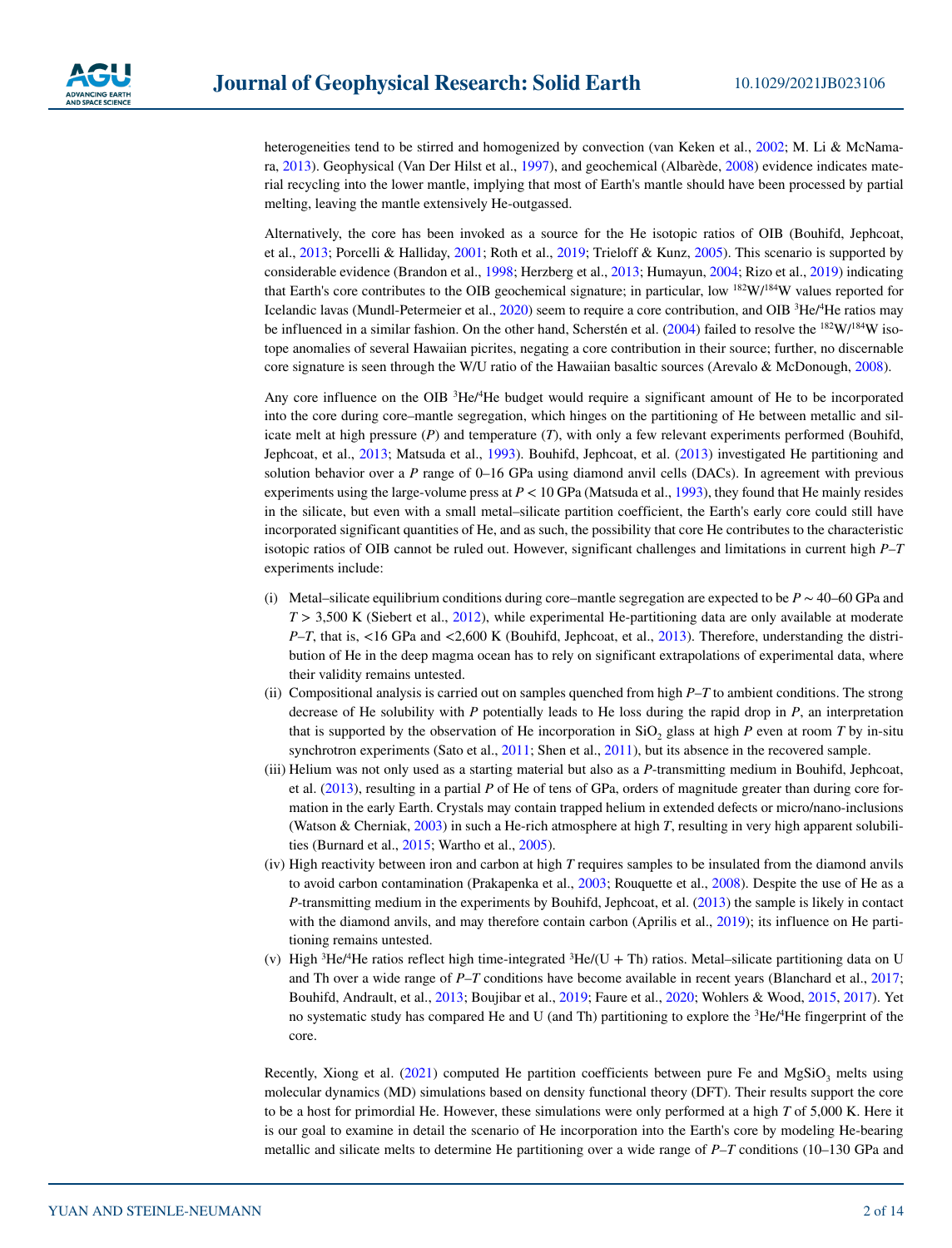

2500–5,000 K, Figure S1 in Supporting Information S1) that are directly comparable to those of metal*–*silicate equilibration during core formation (Siebert et al., [2012\)](#page-12-7). We put a focus on quantifying the He partitioning behavior for varying metal compositions (pure Fe, Fe-S, and Fe-O alloys) as required to explain the core density deficit (Badro et al., [2014\)](#page-9-10). Helium partition coefficients computed from our DFT-MD simulations, combined with previous U (and Th) partitioning data, are included in single-stage and continuous models of core formation to constrain the He budget and isotopic composition of the core.

# **2. Computational Methods**

We perform first-principles electronic structure calculations based on Kohn-Sham (KS) DFT in the generalized gradient approximation (GGA) (Perdew et al., [1996\)](#page-11-12) and the plane-wave pseudopotential method using the Vienna *ab initio* simulation package (VASP) (Kresse & Hafner, [1993](#page-10-12); Kresse & Furthmüller, [1996\)](#page-10-13). Electronic KS-DFT states are computed at the Brillouin zone center with a basis-set energy cutoff of 450 eV. Born–Oppenheimer MD simulations are performed in the canonical ensemble using the Nosé–Hoover thermostat (Hoover, [1985;](#page-10-14) Nosé, [1984](#page-11-13)) and run for  $>$ 20 ps with a time step of  $\Delta t = 1$  fs. The liquid state of the structures is confirmed by inspecting the mean-square displacement (MSD) for each atom type and partial radial distribution functions *g*(*r*) between them.

We use two-phase simulations to qualitatively understand He partitioning behavior. They model element parti-tioning directly as the two phases are put in direct contact (Figure S2) (Yuan & Steinle-Neumann, [2020\)](#page-13-4), which resembles experiments. Initial configurations prepared for our two-phase simulations are generated by carrying out independent DFT-MD simulations on single-phase He-bearing silicate and metallic liquids at comparable *P* and identical *T* of the thermostat. Metal and silicate configurations are then combined into a single slab. Details of simulated *P*–*T* conditions, melt compositions, and cell dimensions are tabulated in Table S1. Similar heterogenous phase simulation techniques have been widely used to obtain a variety of thermodynamic properties in the framework of DFT, including melting *T* (Alfè, [2005](#page-9-11), [2009](#page-9-12), [2005;](#page-9-11) Schwegler et al., [2008;](#page-12-13) Usui & Tsuchiya, [2010](#page-12-14)), thermal conductivity (Puligheddu et al., [2017;](#page-12-15) Puligheddu & Galli, [2020\)](#page-11-14), and silicate vaporization (Xiao & Stixrude, [2018](#page-13-5)).

We compute the Helmholtz (*F*) and Gibbs (*G*) energies of silicate and metallic liquids by thermodynamic integration to quantitatively determine the He metal–silicate partition coefficient  $D^{m/s}$ , which is defined by the ratio of mass fractions of He in metal and silicate. Standard DFT-MD simulations only provide internal energy and pressure, but not entropy of the system. Therefore we use DFT-MD combined with the thermodynamic integration method to obtain *F* and *G* (e.g., Alfè et al., [2000;](#page-9-13) Vočadlo et al., [2008;](#page-12-16) Wahl & Militzer, [2015;](#page-12-17) Xiong et al., [2018\)](#page-13-6). We perform a direct thermodynamic integration from the ideal gas to the fully DFT interacting system at fixed volumes and temperatures (Dorner et al., [2018](#page-10-15); Rang & Kresse, [2019](#page-12-18); Taniuchi & Tsuchiya, [2018;](#page-12-19) Xiong et al., [2018\)](#page-13-6). We use the following reactions to evaluate He partitioning between the metallic (pure Fe, Fe-O, and Fe-S alloys) and silicate melts

$$
\left(\text{MgSiO}_3\right)_{15}\text{He} + \text{Fe}_{50} \leftrightarrow \left(\text{MgSiO}_3\right)_{15} + \text{Fe}_{50}\text{He},\tag{1a}
$$

$$
(MgSiO_3)_{15}He + Fe_{40}O_{10} \leftrightarrow (MgSiO_3)_{15} + Fe_{40}O_{10}He,
$$
 (1b)

$$
\left(\text{MgSiO}_3\right)_{15}\text{He} + \text{Fe}_{45}\text{S}_5 \leftrightarrow \left(\text{MgSiO}_3\right)_{15} + \text{Fe}_{45}\text{S}_5\text{He}.\tag{1c}
$$

We compute *G* of each phase in these reactions and obtain their Gibbs energy change  $(\Delta_{r}G)$ . The equilibrium constant of He defined in terms of the mole concentrations of He in the metallic and silicate melts can then be calculated as

$$
K_{\rm D} = \exp\left(\frac{-\Delta_{\rm r}G}{k_{\rm B}T}\right),\tag{2}
$$

<span id="page-2-0"></span>where  $k_B$  is the Boltzmann constant. Further details of the computations are included in Supporting Information S1.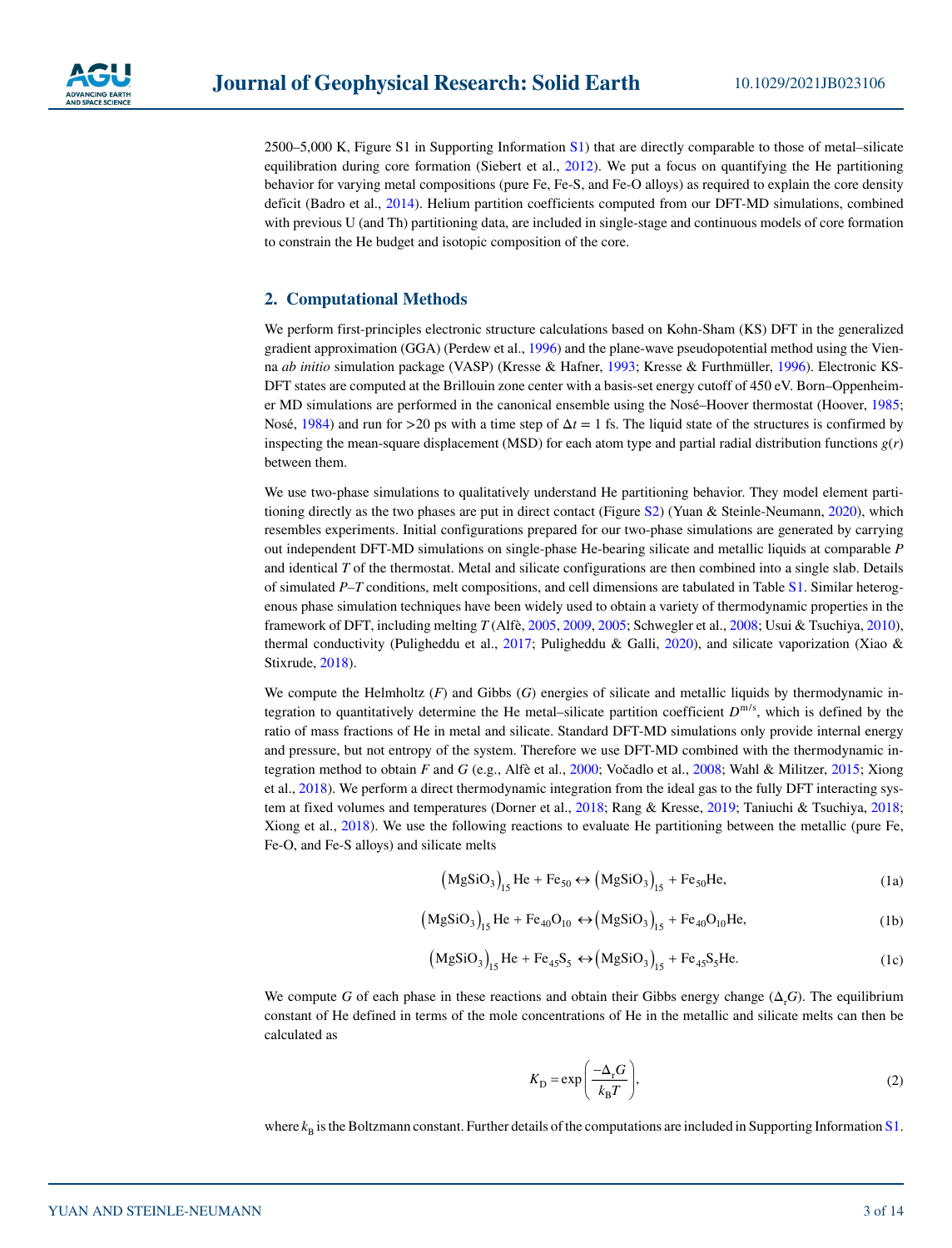



<span id="page-3-0"></span>**Figure 1.** (left) Time-evolution of the two-phase simulation showing the number  $(N)$  of helium atoms in the silicate  $(He^s)$  and metallic  $(He^m)$  liquids for Fe<sub>150</sub>He<sub>9</sub>–Mg<sub>35</sub>Si<sub>35</sub>O<sub>105</sub>He<sub>9</sub> at (a) 10 GPa and 2,496 K, (b) 38 GPa and 2,994 K, (c) 127 GPa and 3,788 K, and for (d)  $Mg_{35}Si_{35}O_{105}He_9-Fe_{60}S_{60}He_9$  at 35 GPa and 2993 (k) (right) Initial and final configurations of the simulations, animations for the development of the cells can be found in the supporting online material (SI, Movie S1).

# **3. Results**

# **3.1. Two-Phase Simulation**

Initial configurations for two-phase simulations consist of arrangements of nine He atoms each located in the silicate  $(He<sup>s</sup>)$  and metallic  $(He<sup>m</sup>)$  liquids. The time-evolution of the number of He atoms in the two coexisting liquids with snapshots of the initial and final configurations of the two-phase simulation results are shown in Figure [1](#page-3-0) (Table S1; animations for the development of the simulation cell can be found as Movie  $S1$ ). For pure Fe as the metallic liquid, we observe the diffusion of He atoms from iron to the silicate at all *P–T* conditions considered (Figures [1a–1c](#page-3-0)), leading to an accumulation of He in the silicate melt which is documented by the time-development of their number in the two phases. The number of He<sup>s</sup> becomes immediately larger than that of He<sup>m</sup>; all He<sup>m</sup> atoms transfer into the silicate phase within 2 ps at low*–*medium *P–T* conditions (i.e., 10 GPa and 2,496 K, and 38 GPa and 2,994 K), and within 7 ps at high *P–T* conditions (i.e., 127 GPa and 3,788 K).

The two-phase simulations in the Fe-S alloy*–*silicate system (Figure [1d](#page-3-0) and Movie S1d) confirm the lithophile nature of He. However, few He atoms remain in the Fe-S alloy over the entire simulation period of ∼34 ps which is reflected by the stronger fluctuation in the He number profiles (Figure [1d;](#page-3-0) Movie S1d) compared to the pure Fe systems (Figures [1a](#page-3-0)*–*c). Detailed modeling of the Fe-S alloy at other *P*–*T* conditions and consideration of other metal alloys are beyond the scope of this study, especially given the limitations of the two-phase approaches (i) these simulations are computationally very demanding due to the large cell sizes, and (ii) they provide only qualitative information of partitioning. We rather focus our attention on quantifying • Si  $D^{m/s}$  of He over a wide range of *P–T–composition using thermodynamic* • Mg integration (Section 3.3). integration (Section [3.3](#page-4-0)).

> The MSD of all atomic species (Figure S3) shows that He is more mobile than the host atoms in the melts by more than one order of magnitude, with the computed self-diffusivity sequence of  $\alpha_{He} > \alpha_{Fe} > \alpha_{S} > \alpha_{O} \ge \alpha_{Mg} > \alpha_{Si}$  for all conditions considered–due to the small mass of He and its little to no interactions with other species. The  $\alpha_{\text{Fe}}$  in the sulfur-bearing system is larger than in the sulfur-free system, whereas  $\alpha_{Si}$  and  $\alpha_{O}$  in the former are slightly smaller than in the latter at similar *P*–*T* conditions. The differences of  $\alpha_{\text{Fe}}$ ,  $\alpha_{\text{Si}}$ and  $\alpha_0$  in two systems can be caused by two factors: (i) The transport of host atoms can be enhanced by sulfur, as demonstrated in previous DFT-MD work (Posner & Steinle-Neumann, [2019](#page-11-15)); (ii) statistical variations of self-diffusivity from a single DFT-MD trajectory can reach 40% (He et al., [2018](#page-10-16); Yuan et al., [2020](#page-13-7)).

The fast dynamics of He compared to the host atoms that comprise silicate (Si, Mg, and O) and metal (Fe) is critical for our two-phase simulations as it ensures that He atoms reach their equilibrium positions rapidly in two coexisting phases, but prohibits extensive mixing between the two liquids at *T* of this study (2,500–3,800 K). The mobility of heavy host atoms is enhanced substantially with increasing *T*, which leads to complete mixing of silicate (or silica) and metallic liquids, as observed in previous DFT-MD simulations in the Fe-Si-O ternary at >3,800 K and 136 GPa (Huang et al., [2019\)](#page-10-17).

The self-diffusivity of He and supercell lengths of the pure iron (38 GPa, 2,994 K, Fe<sub>150</sub>He<sub>9</sub>–Mg<sub>35</sub>Si<sub>35</sub>O<sub>105</sub>He<sub>9</sub>) and the sulfur-bearing systems (35 GPa, 2,993 K,  $Fe_{60}S_{60}He_{9}-Mg_{35}Si_{35}O_{105}He_{9}$ ) are comparable (Figures [1b](#page-3-0) and [1d;](#page-3-0) Table S1), whereas the simulation time for completion of He transfer from metal to silicate in the sulfur-bearing system is 10 times larger than that in the sulfur-free system (20 vs. 2 ps). This less efficient redistribution of He in the sulfur-bearing system is therefore uncorrelated with hampered kinetics but suggests that He is thermodynamically favored to stay in iron-sulfide melt relative to pure iron when coexisting with a silicate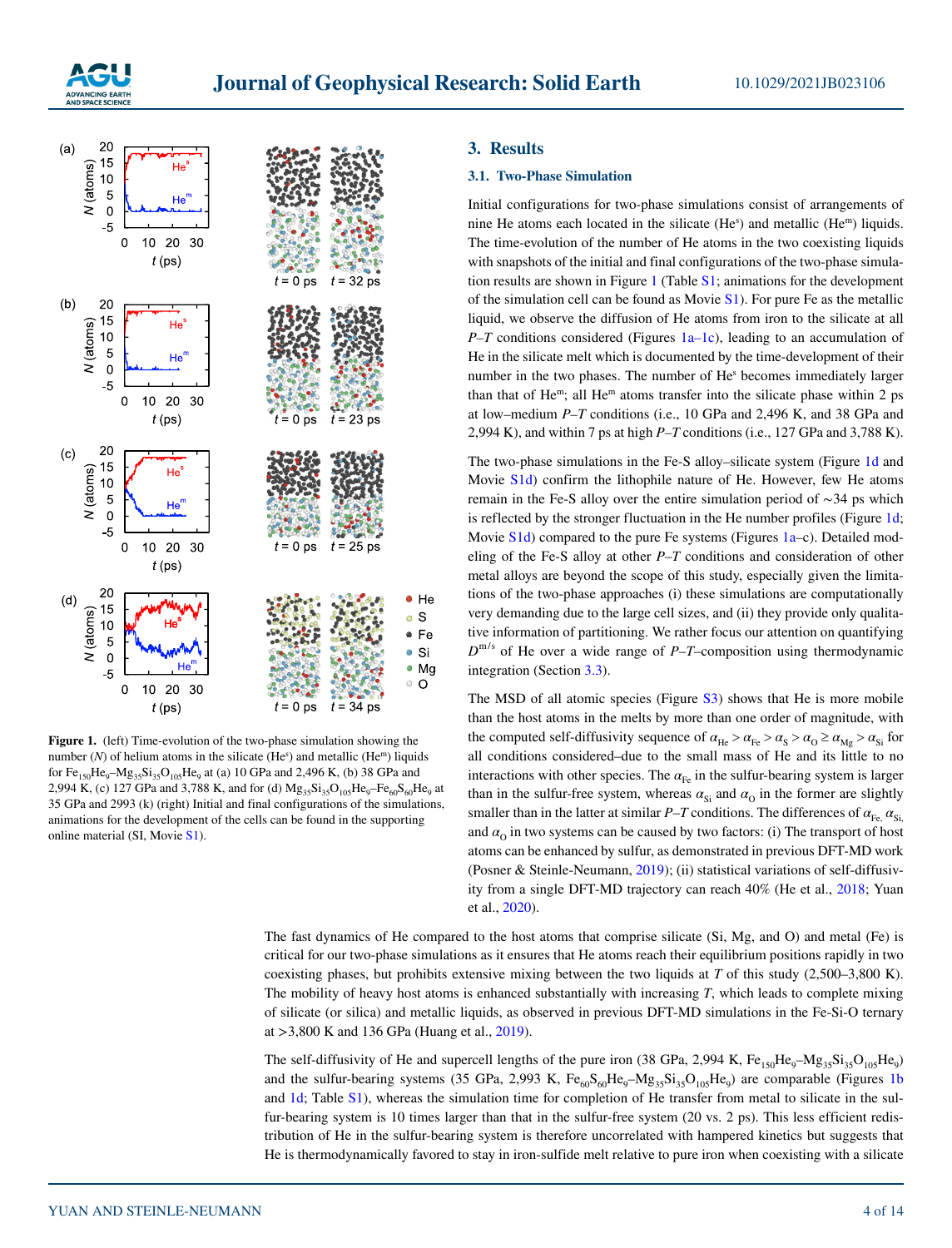



<span id="page-4-1"></span>**Figure 2.** Calculated partition coefficients between metallic and silicate melts  $D^{m/s}$  as a function of (a) pressure (*P*) and (b) temperature (*T*). Results of this study are shown as large symbols with filled colors representing temperatures/ pressures: Fe–MgSiO<sub>3</sub> (circles); Fe-O alloy–MgSiO<sub>3</sub> (squares); Fe-S alloy– MgSiO<sub>2</sub> (diamonds). Previous results from experiments by Bouhifd, Jephcoat, et al. ([2013\)](#page-9-2) and Matsuda et al. ([1993\)](#page-11-10), and simulations by Y. Zhang and Yin [\(2012](#page-13-8)) and Xiong et al. [\(2021](#page-13-3)) are shown as small symbols with border colors representing temperatures/pressures.

liquid. The enhanced thermodynamic stability of He in iron sulfide compared to pure iron is further supported by–after the majority of He atoms enter the silicate–a few He atoms continuing to exchange between the silicate and sulfide melt as reflected by the large fluctuation of the atom number profiles  $(t > 20$  ps in Figure [1d\)](#page-3-0). The square root of MSD for He atoms at the end of the simulation period ( $\sim$ 12 Å) is comparable to or larger than the dimension of each phase (11 Å; *cf*. Table S1 for details of cell lengths), supporting the notion that the dynamics of He atoms is sufficiently fast to allow diffusive movement through the space occupied by the metallic and silicate phases.

#### **3.2. Phase Separation of He in Molten Iron**

We find that He atoms in pure liquid iron readily coalesce into a cluster (Figure S4a), which is also reflected by a broad shoulder following the first-shell peak (~1.7 Å) in the He–He radial distribution function  $g_{HeHe}(r)$  which for larger  $r$  tends to zero (Figure  $S4b$ ). This is the case for all simulations in the Fe–He system, irrespective of starting condition and concentration of He. We find that this phenomenon persists in other metallic compositions ( $Fe<sub>40</sub>O<sub>10</sub>$ and  $Fe<sub>45</sub>S<sub>5</sub>$  alloys). Similar demixing has been described in the Fe–Ar system by Ostanin et al. [\(2006](#page-11-16)).

Such phase separation is unexpected, as interfaces between two phases are not stable in a small system (Hong & Van De Walle, [2013](#page-10-18)), typical for regular DFT-MD simulations. Previous simulations on the immiscibility of He–H mixtures (Lorenzen et al., [2011\)](#page-11-17) demonstrated that phase separation can be observed directly only in an extremely large simulation box (512 He and 1024 H atoms). In two-phase simulations starting with separate phases, the system will often turn into a pure state (solid or liquid) (e.g., Schwegler et al., [2008](#page-12-13)) or into a homogenous mixture (e.g., Huang et al., [2019](#page-10-17)), and never return to two separate phases–even when experiments indicate that two phases are stably coexisting. The phase separations of He–Fe presented here and Ar–Fe in Ostanin et al. [\(2006](#page-11-16)) directly illustrate the unusually low solubility of noble gases in liquid Fe, providing a rationale for strong partitioning of He into silicates, as observed in two-phase simulations.

As a consequence of Fe–He demixing, calculations of Gibbs energy using Fe supercells that contain too many He atoms may suffer from drawbacks as any first-order phase transition along the integration path must be avoided in

thermodynamic integration calculations (Frenkel & Smit, [1996\)](#page-10-19). We thus include a single He atom only in each phase involved in reactions 1a–c, naturally avoiding clustering.

# <span id="page-4-0"></span>**3.3. Partition Coefficients**

Gibbs energies  $G(P, T)$  for the eight compositions in reactions 1a–c  $((MgSiO<sub>3</sub>)<sub>15</sub>, Fe<sub>50</sub>, Fe<sub>40</sub>O<sub>10</sub> Fe<sub>45</sub>S<sub>5</sub>, (Mg \text{SiO}_3$ )<sub>15</sub>He, Fe<sub>50</sub>He, Fe<sub>40</sub>O<sub>10</sub>He, Fe<sub>45</sub>S<sub>5</sub>He) at six *P–T* conditions (10 GPa and 3,000 K, 25 GPa and 3,500 K, 40 GPa and 3,800 K, 50 GPa and 4,000 K, 80 GPa and 4,000 K, and 130 GPa and 5,000 K) are computed using DFT-MD combined with thermodynamic integration. To obtain *G*(*P*, *T*) at each *P*–*T*–composition condition, seven DFT-MD simulations are conducted with different coupling constants (*λ*). Thermodynamic parameters corresponding to different He partitioning conditions are summarized in Table S2 in Supporting Information S1.

With *G* and  $\Delta_i G$  for the He exchange reactions,  $D^{m/s}$  can be readily calculated by solving Equation [2](#page-2-0).  $D^{m/s}$  are plotted in Figure [2a](#page-4-1) as a function of *P* together with previous results from experiments (Bouhifd, Jephcoat, et al., [2013](#page-9-2); Matsuda et al., [1993\)](#page-11-10) and simulations (Xiong et al., [2021;](#page-13-3) Y. Zhang & Yin, [2012\)](#page-13-8). We find that He generally becomes more compatible with metal with increasing  $P-T: \log_{10} D^{m/s}$  for Fe–MgSiO<sub>3</sub>, Fe-S alloy–Mg-SiO<sub>3</sub>, and Fe-O alloy–MgSiO<sub>3</sub> is −4.73 (±0.40), −4.39 (±0.33), and −2.79 (±0.32), respectively, at low *P*–*T* (10 GPa and 3,000 K), but increases to −1.24 (±0.20), −1.55 (±0.23), and −0.22 (±0.17) at high *P*–*T* (130 GPa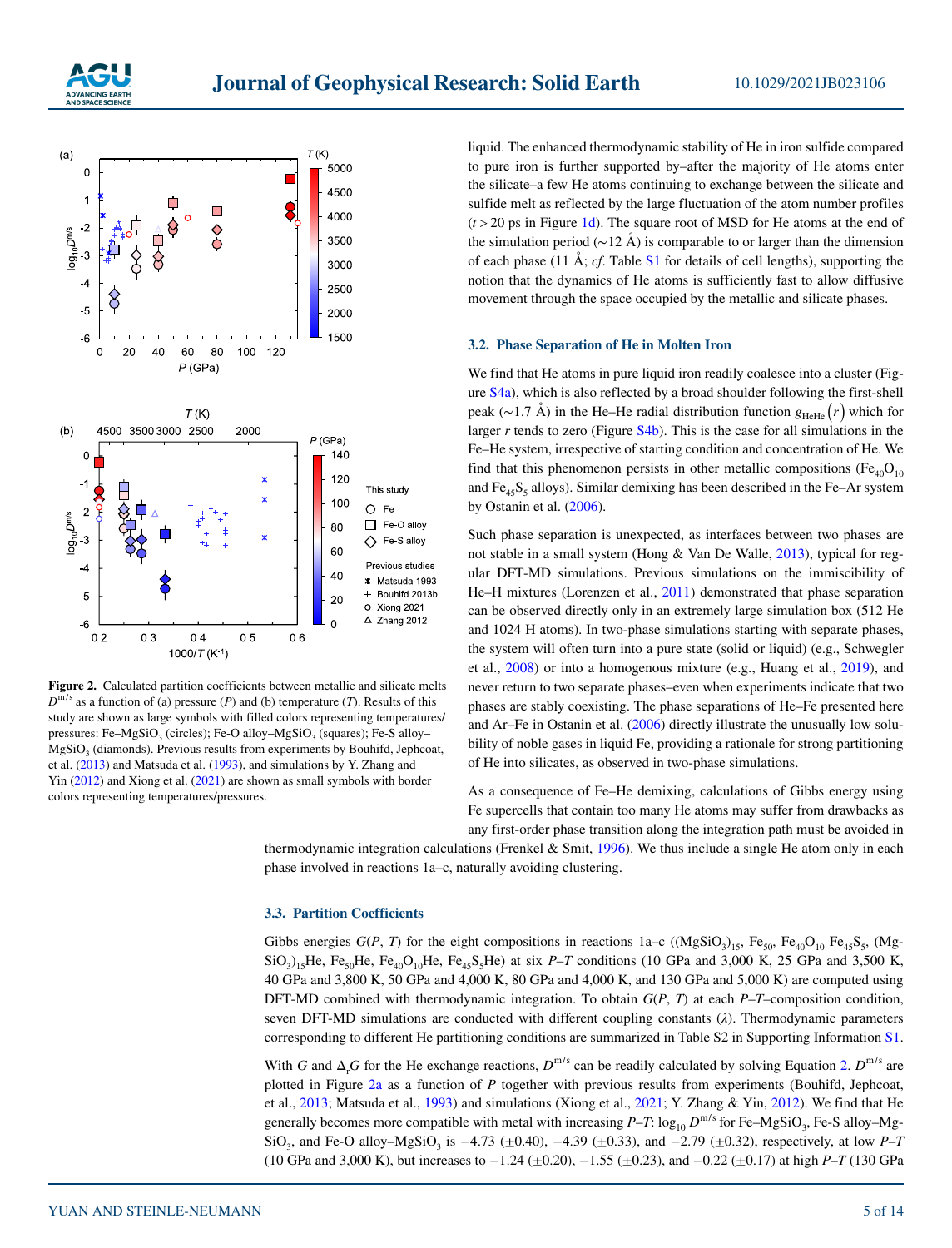and 5,000 K). These results indicate that He is always lithophile at the *P*–*T* conditions relevant for the deep mantle, but it is approximately two orders of magnitude less lithophile at deep magma ocean conditions (40–50 GPa and 3,800–4,000 K) compared to results at lower *P*–*T* (10 GPa and 3,000 K).

It is important to note that Figure [2a](#page-4-1) reflects a combined effect of *P* and *T* on  $D^{m/s}$  as we simultaneously change *P* and *T* following an adiabatic magma ocean profile (Figure S1). To distinguish *P* and *T* effects, we consider the Gibbs energy change  $(\Delta_r G)$  that drives He exchange between silicate and metal.  $\Delta_r G$  can be broken down into three contributions (e.g., Wahl & Militzer, [2015\)](#page-12-17): (i) A  $\Delta_r U$  term from the potential energy, (ii) a  $P\Delta_r V$  term from the volume difference, and (iii) a -T $\Delta_r S$  entropic term. The  $P\Delta_r V$  term is negligible as the partial molar volumes of He in metallic and silicate melts are indistinguishable within uncertainties (Figure S5). Therefore the variation of  $D^{m/s}$  in Figure [2a](#page-4-1) is mainly controlled by *T* rather than *P*. A recent computational study (Xiong et al., [2021](#page-13-3)) also suggested a negligible *P* effect on  $D^{m/s}$ . The *T* effect can be seen in Figure [2b](#page-4-1):  $D^{m/s}$  increases approximately by three orders of magnitude from 3,000 to 5,000 K for all metallic compositions of this study. A similar *T* effect was also reported in a previous DFT-MD study (Xiong et al., [2018](#page-13-6)) which has shown potassium iron–silicate partition coefficient varies by three orders of magnitude from 3,000 to 5,000 K. Given the strong *T* effect and that the *P*–*T* conditions in our study follow the temperature profile of a magma ocean (Figure S1), our results may be more relevant to represent metal–silicate fractionation of He during planetary accretion and differentiation than the results of DFT-MD simulations from Xiong et al. ([2021\)](#page-13-3) at 5,000 K and experiments from Bouhifd, Jephcoat, et al. ([2013\)](#page-9-2) over a limited *P* and *T* range.

We find that the presence of light elements, particularly oxygen, promotes He incorporation into the core:  $D^{m/s}$ for Fe-O alloy–MgSiO<sub>3</sub> are one to two orders of magnitude larger than that for Fe–MgSiO<sub>3</sub>. The two-phase simulation seems to amplify the effect of sulfur as it suggests enhanced He partitioning into the metal, whereas quantitative results from Gibbs energy calculations show that sulfur only leads to a slight increase in  $D^{m/s}$ . This discrepancy is probably due to the specifics of the two-phase approach. In particular, determining the interface between two phases is nontrivial, but critical as a He atom in the interface region can be assigned to either the metal or the silicate. A two-phase simulation can, in our opinion, only be used to qualitatively consider partitioning, and not to quantify a partition coefficient.

 $D<sup>m/s</sup>$  from earlier high *P–T* experiments by Matsuda et al. [\(1993](#page-11-10)) agrees with that in Bouhifd, Jephcoat, et al. [\(2013](#page-9-2)) at ∼6 GPa, but  $D^{m/s}$  determined by the former are larger (by one to two orders of magnitude) than those measured by the latter at low *P* (<6 GPa). Although pure Fe and FeNiCo metals were used as starting materials in Bouhifd, Jephcoat, et al.  $(2013)$  $(2013)$ , light elements from silicates (e.g., O, Si, and Mg) and from diamond anvils (i.e., carbon) might have migrated into the metal at high *T*. This inference is supported by (i) chemical reactions between metal and silicate observed by DAC experiments (Badro et al., [2016;](#page-9-14) Knittle & Jeanloz, [1991;](#page-10-20) Takafuji et al., [2005\)](#page-12-20) which have shown that the metals contain variable amounts of Si and O, and (ii) the pres-ence of iron carbides (Fe<sub>7</sub>C<sub>3</sub> and FeC<sub>3</sub>) after lasing heating of iron in DACs (Frost et al., [2010](#page-12-21); Tateno et al., 2010) as a result of carbon contamination from diamond anvils (Aprilis et al., [2019;](#page-9-6) Prakapenka et al., [2003](#page-11-11); Rouquette et al., [2008\)](#page-12-12). Therefore, it may be more appropriate to compare experimental data with  $D^{m/s}$  for Fe-O alloy–Mg-SiO<sub>3</sub> rather than Fe–MgSiO<sub>3</sub>, and the calculated  $D^{m/s}$  at 10 GPa for the Fe-O alloy–MgSiO<sub>3</sub> system determined here agrees well with the experimental data.

Using DFT-MD, Xiong et al. ([2021\)](#page-13-3) calculated  $D^{m/s}$  between pure iron and silicate (MgSiO<sub>3</sub>) melts at three pressures ( $P = 20$  GPa, 60 GPa, and 135 GPa) and a single temperature ( $T = 5,000$  K). Our results agree with theirs at a similar *P*–*T* condition:  $log_{10}D^{m/s}$  = −1.8 at 135 GPa and 5,000 K in their work versus −1.2 at 130 GPa and 5,000 K in our study. Xiong et al. [\(2021](#page-13-3)) compared their low-*P* results computed at 5,000 K to experimental data (Bouhifd, Jephcoat, et al., [2013](#page-9-2)) which, however, were obtained at substantially lower *T* (<2,600 K). As we have already discussed that  $D^{m/s}$  strongly depends on *T* and melt compositions, a good agreement between experimental data obtained at *T* < 2,600 K and their DFT-MD results computed at 5,000 K using pure Fe should not be overinterpreted.

Y. Zhang and Yin ([2012\)](#page-13-8) quantified  $D^{m/s}$  at 3,200 K and 40 GPa using DFT-based two-phase simulations, and estimated  $D^{m/s}$  is one order of magnitude larger than we do here for Fe–MgSiO<sub>3</sub>, but their results are within the range of those we predict for Fe-O alloy–MgSiO<sub>3</sub>. The discrepancy is likely caused by (i) the incorporation of light elements into metal in the two-phase models of Y. Zhang and Yin ([2012\)](#page-13-8) and consequently that the metal cannot be viewed as pure Fe and (ii) large uncertainties exist in two-phase approaches, which is reflected by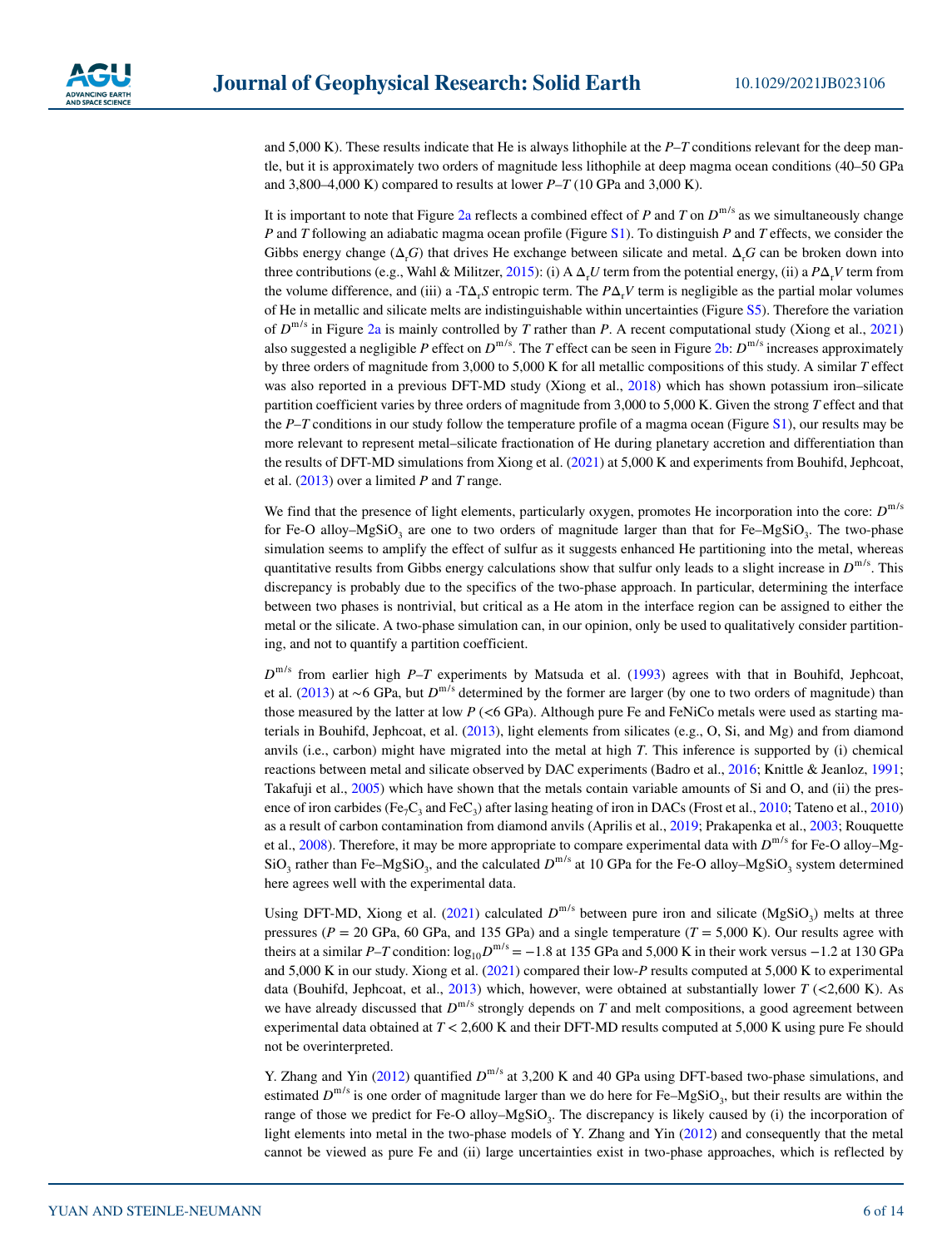

conflicting results on hydrogen partitioning from the study of Y. Zhang and Yin [\(2012](#page-13-8)) and a more robust method (Gibbs energy calculations) in Li et al. ([2020\)](#page-11-18).

#### **3.4. Reactivity of He in Metallic Melts**

To understand the variation of  $D^{m/s}$  over metallic compositions (pure Fe, Fe-O, and Fe-S alloys), we analyze  $g(r)$ between He and other atomic species. There is a noticeable difference in the height  $(h)$  of the first peak in  $g(r)$ with a sequence:  $h_{g_{\text{HeO}}(r)} > h_{g_{\text{HeS}}(r)} > h_{g_{\text{HeFe}}(r)}$  (Figure S6). We further explore the electronic structure to investigate whether He forms any chemical interaction with the neighboring atoms in the metallic phases for which we perform electronic structure calculations with a denser *k*-point grid  $(4 \times 4 \times 4)$ . Results are averaged over 250 uncorrelated configurational snapshots extracted from each DFT-MD trajectory:

- (i) We characterize the bonding feature using the electron localization function (ELF) (Becke & Edgecombe, [1990](#page-9-15)). The ELF describes the pairing of electrons which gives information about the occurrence of covalent bonds and filled lone pairs; values close to one indicate strong covalent bonds. The He atom essentially exhibits a spherical ELF distribution (Figure S7a) and there are no local ELF maxima along the directions He–Fe, He–O, and He–S, ruling out covalent interactions between He and other species.
- (ii) We examine the charge transfer based on Bader's topological analysis of the electron density (Bader, [1985](#page-9-16)). Bader charge analysis suggests a negligible charge transfer from the metallic aggregates to the He atom (Fe<sub>50</sub>: 0.13 *e*<sup>-</sup>; Fe<sub>40</sub>O<sub>10</sub>: 0.09 *e*<sup>-</sup>; and Fe<sub>45</sub>S<sub>5</sub>: 0.13 *e*<sup>-</sup>) (Table S3), comparable to those in Na<sub>2</sub>He (Dong et al., [2017\)](#page-10-22), FeO<sub>2</sub>He (J. Zhang et al., [2018\)](#page-13-9), MgF<sub>2</sub>He (Z. Liu et al., [2018](#page-11-19)), NH<sub>3</sub>–He (Shi et al., [2020](#page-12-22)), H<sub>2</sub>O–He (H. Liu et al., [2015\)](#page-11-20), and HeN<sub>4</sub> (Li et al., [2018](#page-11-21)) where the He atom does not form any local chemical bonds (i.e., keeps its inertness) but rather is located between like-charged ions to shield their repulsive Coulomb interactions.
- (iii) We compute the projected electronic density of states (pDOS) to confirm the inertness of He in these metallic phases. We compare the two pDOSs for each phase with and without the He atom (Figure S7b). This method is similar to that used in a previous study (J. Liu et al., [2018](#page-11-19)) to quantify He reactivity in solid compounds. The He-1*s* states are mostly located at −20 to −15 eV and have negligible overlap with the O-2*p* and Fe-3*d* states. More importantly, the inclusion of He in the metallic structures involves the little redistribution of the electronic states of Fe, O, and S. This suggests that there is no orbital hybridization and no chemical reaction between He and the host phases.

The difference in the height of the first peak in  $g_{\text{HeO}}(r)$ ,  $g_{\text{HeS}}(r)$  and  $g_{\text{HeFe}}(r)$  (Figure S6) can therefore not be explained by local bonding around He due to its very stable closed valence shell and extremely high ionization potential. The strong first peak in  $g_{\text{HeO}}(r)$  may be linked to the ionic character of O in the metallic phase: Oxygen is the most highly charged species (Table S3) and the stronger repulsive Coulomb forces between O–O pairs can be shielded by He insertion. To confirm this hypothesis, future work is required to explore how the solubility of He in melts changes over a wide range of melt ionicity.

# **4. Discussion**

# **4.1. Availability of He During Core Formation**

The amount of He sequestered into the core strongly depends on its availability in the early Earth. While the major element composition of a magma ocean can be approximated by that of Earth's primitive mantle–estimated from the analysis of natural samples, i.e., upper mantle rocks and/or meteorites (Javoy et al., [2010](#page-10-23); McDonough & Sun, [1995;](#page-11-22) Palme & O'Neill, [2013](#page-11-23)) –, constraining its volatile content is challenging. It requires knowledge of volatile solubility, partitioning, and an appropriate theoretical understanding of the processes of accretion and differentiation (Hirschmann, [2016\)](#page-10-24). The initial concentration of He is consequently model-dependent. We examine three popular models – (i) nebular ingassing, (ii) late-stage delivery, and (iii) wet accretion–that have been proposed to explain the origin of Earth's He:

(i) The nebular ingassing model (Olson and Sharp, [2018,](#page-11-24) [2019,](#page-11-25) [2018](#page-11-24); Sharp, [2017\)](#page-12-23) suggests an origin of Earth's water and noble gas (particularly <sup>3</sup>He) budget through the interaction between an early atmosphere–gas gravitationally captured from the nebula (Hayashi et al., [1979;](#page-10-25) Ikoma & Genda, [2006;](#page-10-26) Saito & Kuramoto, [2018](#page-12-24); Stökl et al., [2015](#page-12-25)) – and the magma ocean below. However, the median lifetime of the solar nebula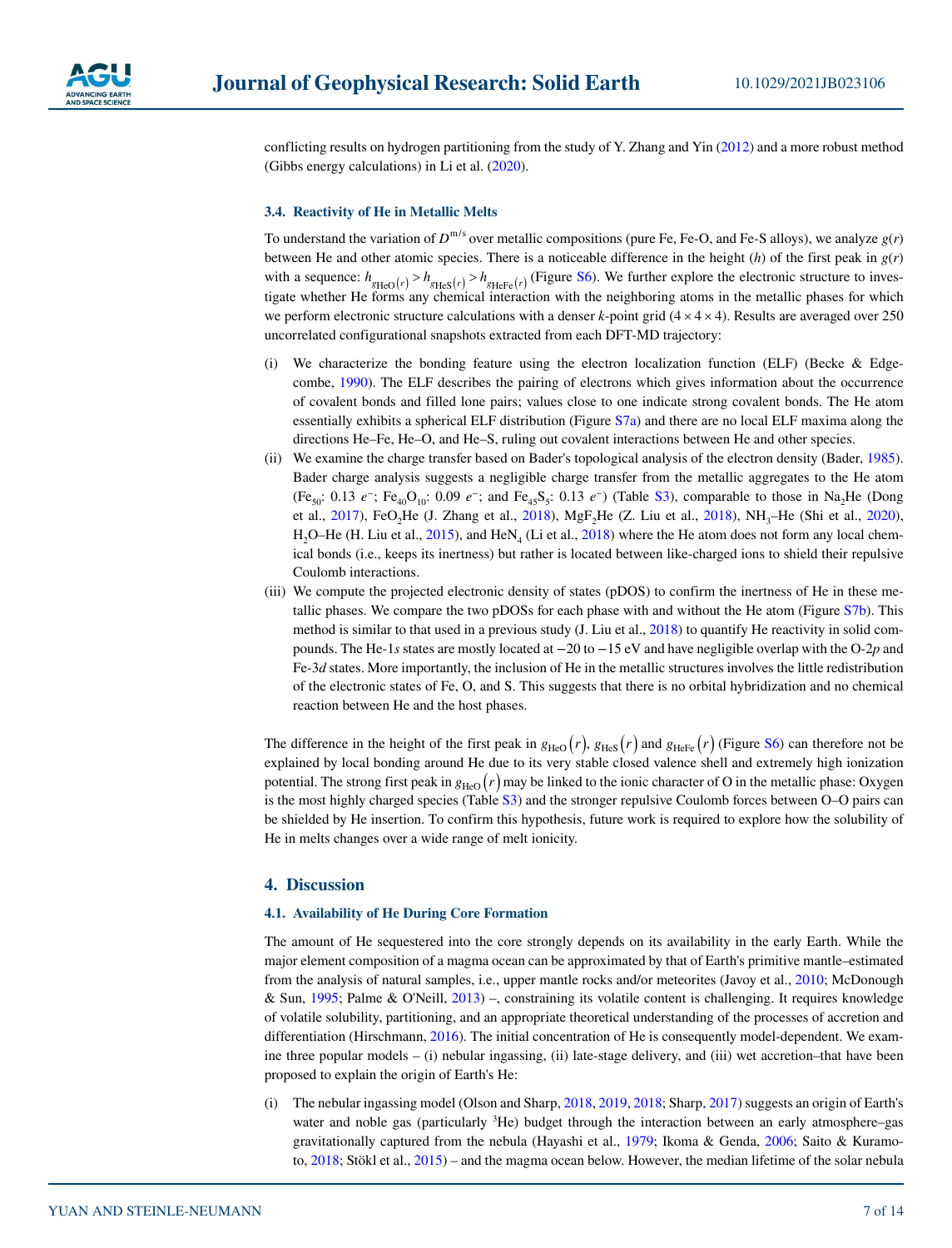(∼2 Myr) is significantly shorter than that for the main growth stage of Earth (∼10 Myr) (Yin et al., [2002](#page-13-10)). Consequently, nebular ingassing should have mainly occurred at the embryo stage and therefore may have been inefficient (Jaupart et al., [2017](#page-10-27)), as illustrated by a predicted Ne-budget that is too small to account for the present-day Ne-content of Earth's mantle. Similarly, He would not be present in a significant amount.

- (ii) The volatile-rich late-stage delivery scenario (late veneer) argues that a large proportion of volatile elements was added during (or even after) the final stages of core formation (Albarède, [2009](#page-9-17); Wang & Becker, [2013](#page-12-26)). This scenario was originally proposed to explain the excess of highly siderophile (HSE: Os, Ir, Ru, Rh, Pt, Pd, Re, Au) (Chou et al., [1983](#page-9-18)) and moderately volatile siderophile and chalcogen elements (S, Se, Te, and Pb) (Albarède, [2009;](#page-9-17) Ballhaus et al., [2013](#page-9-19); Wang & Becker, [2013](#page-12-26)) in the bulk silicate Earth (BSE). Astrophysical models (e.g., the "Grand Tack" scenario) support the late delivery of volatiles from the outer solar system due to the inward and outward migrations of Jupiter and Saturn (O'Brien et al., [2014;](#page-11-26) Walsh et al., [2011\)](#page-12-27). In the late veneer hypothesis, however, He (and other volatiles) cannot be incorporated into the core at a significant level as they are not present during core–mantle segregation.
- (iii) The wet accretion model suggests that Earth's volatile budget has been delivered as part of general accretion (e.g., Drake & Righter, [2002\)](#page-10-28), with the building blocks still represented in the solar system as meteorites. The isotopic composition of Earth–including the deuterium to hydrogen (D/H) ratio (Piani et al., [2020](#page-11-27)) – suggests that it is composed of a large fraction of enstatite chondrites (Dauphas, [2017;](#page-10-29) Javoy et al., [2010](#page-10-23)). Piani et al. ([2020\)](#page-11-27) also found that enstatite chondrites contain far more H than is commonly assumed, with two mechanisms providing a rationale for a high volatile content: A gas-rich, nebular environment has been directly observed within one astronomical unit of the young star MWC480 (Eisner, [2007\)](#page-10-30), and dust grains exposed to solar wind irradiation may incorporate solar wind ions (primarily  $H^+$  and  $He^{2+}$ ), with penetration or implantation depths of a few hundred nanometers, depending on the energy of the incident ions (Ballentine et al., [2005;](#page-9-20) Jaupart et al., [2017](#page-10-27); Moreira & Charnoz, [2016](#page-11-28); Péron et al., [2017;](#page-11-29) Sasaki, [1991](#page-12-28); Trieloff et al., [2000](#page-12-29)). Such ion implantation has been observed in lunar regoliths (Starukhina, [2006](#page-12-30)), aluminum foils exposed on the Moon during the Apollo missions (Geiss et al., [2004](#page-10-31)), and a collector exposed to the solar wind on NASA's Genesis mission (Burnett et al., [2003](#page-9-21); Grimberg et al., [2006\)](#page-10-32). Moreira and Charnoz ([2016\)](#page-11-28) have shown that–based on the Ne flux deduced from the Genesis targets–solar wind implantation can achieve concentrations several orders of magnitude greater than chondritic or terrestrial abundances of Ne.

Among scenarios (i) – (iii), only the wet accretion model provides sufficient He at the differentiation stage for the core to play a significant role in the He-budget of the Earth. Nevertheless, the initial He content in the early Earth is hard to estimate, also due to the degassing Earth has experienced (Moreira & Kurz, [2013](#page-11-30)). The present-day  ${}^{3}$ He concentration in the mantle source of MORB is estimated to be  $10^{-12}$  mol/kg (Moreira & Kurz, [2013](#page-11-30)) and should be much lower than the initial concentration. Following models of degassing by Coltice et al. ([2011,](#page-10-33) [2009](#page-10-34)), we explore a wide range of initial concentrations of <sup>3</sup>He in the mantle,  $10^{-11} - 10^{-9}$  mol/kg (∼10–1,000 times MORB source), in estimating the He-budget of Earth's core.

# **4.2. Abundance of Primordial He in the Earth's Early Core**

Using the newly derived  $D^{m/s}$  values from our DFT-MD simulations, we make predictions of the primordial <sup>3</sup>He concentrations in the Earth's core. Two core formation models have often been considered to determine elemental partitioning between the core and BSE: (i) Single-stage core formation is a first-order model, which represents the average of a range of equilibrium conditions (J. Li & Agee, [1996](#page-11-31); Siebert et al., [2012](#page-12-7)); (ii) continuous core formation considers accretion and core formation as dynamic processes, which account for the heterogeneity of accreting materials and metal–silicate equilibrium over a wide range of *P*–*T* conditions during planetary growth (Rubie et al., [2011;](#page-12-31) Rudge et al., [2010;](#page-12-32) Wade & Wood, [2005](#page-12-33)).

(i) For a single-stage core formation model, we use equilibration conditions of 40–50 GPa and 3,800–4,000 K (Corgne et al., [2009;](#page-10-35) Siebert et al., [2012](#page-12-7)) derived from partitioning data for siderophile elements (e.g., Ni, Co, and W) which show well-defined *P* dependence. The estimated abundance of 3 He in Earth's early core is in the range of  $10^{-14} - 10^{-11}$  mol/kg using our  $D^{m/s}$  values predicted at these conditions for the Fe–MgSiO<sub>3</sub> system. The He content is elevated by one order of magnitude when more oxygen is available in the metal– silicate system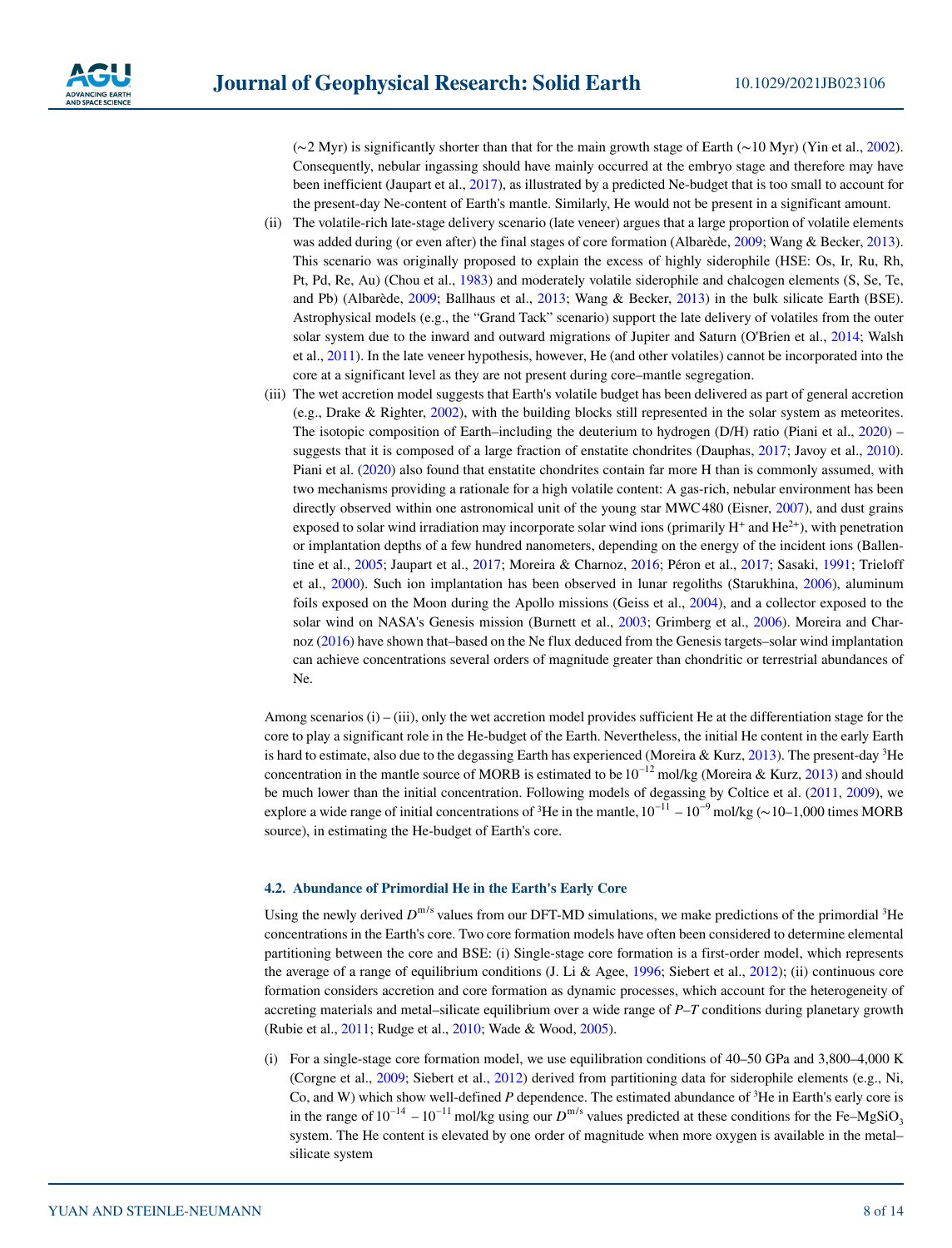

(ii) For continuous core formation, we follow the framework of Rudge et al. [\(2010](#page-12-32)), where the Earth (with mass *M*) is assumed to grow dynamically, with embryo materials being added at a rate described by

$$
M(t) = 1 - e^{-(t/\alpha)^{\beta}}.
$$

Time  $t = 0$  represents the beginning and  $t = 1$  the end of accretion;  $\alpha$  and  $\beta$  are timescale and shape parameters of the growth curve, respectively, and we use  $\alpha = 2.0$  Myr and  $\beta = 0.3$  from Rudge et al. ([2010\)](#page-12-32) to produce rapid accretion at early times (90% of the Earth accreted in less than 32 Myr), and slow rates later. Over the course of accretion, an embryo (assumed to be already differentiated) hits the growing Earth and the mantles merge directly. The core of the embryo takes two different routes to the core of the accreting Earth: A mass fraction  $k = 0.4$ equilibrates with the Earth's mantle before sinking to the Earth's core, while the remainder  $(1-k)$  directly sinks to the Earth's core. For fraction *k*, metal–silicate equilibration occurs at the base of a magma ocean at 1/2 Earth's evolving core–mantle boundary pressure (Rubie et al., [2015](#page-12-34); Wade & Wood, [2005](#page-12-33)). We perform multiple sets of calculations, exploring a range of He-content in the accreting material that satisfies the initial concentrations of <sup>3</sup>He in the BSE (see Supplementary Information for details), and find  $10^{-14} - 10^{-12}$  mol/kg of <sup>3</sup>He in the core after metal–silicate separation with the  $D^{m/s}$  values predicted for Fe–MgSiO<sub>3</sub>. Again, using the  $D^{m/s}$  values predicted for Fe-O alloy–MgSiO<sub>3</sub> would produce one to two orders of magnitude more primordial <sup>3</sup>He in the core. With this primordial <sup>3</sup>He content and assuming an initial solar wind implanted <sup>3</sup>He/<sup>4</sup>He ratio (326  $R_a$ ; Ozima & Podosek  $[2001]$  $[2001]$ ), the amount of primordial <sup>4</sup>He in the core is estimated as  $10^{-10} - 10^{-6}$  mol/kg.

# **4.3. U and Th Partitioning and Radiogenic <sup>4</sup> He in the Core**

The decay of U and Th nuclides continues to produce 4 He in all terrestrial reservoirs. Uranium and thorium are strongly lithophile at ambient conditions and have therefore been considered as virtually absent from the core (e.g., Wheeler et al., [2006](#page-13-11)). High-*P* experiments on metal–silicate partitioning of U and Th (Blanchard et al., [2017](#page-9-7); Bouhifd, Andrault, et al., [2013;](#page-9-8) Boujibar et al., [2019](#page-9-9); Chidester et al., [2017](#page-9-22); Faure et al., [2020;](#page-10-11) Malavergne et al., [2007](#page-11-33); Wheeler et al., [2006;](#page-13-11) Wohlers & Wood, [2015,](#page-13-1) [2017](#page-13-2)) have recently been parameterized as a function of *P*, *T*, and oxygen fugacity  $(f<sub>O2</sub>)$  by Faure et al. [\(2020](#page-10-11)), a model we apply in our work.

Starting with a current U content in BSE of  $8.4 \times 10^{-8}$  mol/kg (McDonough, [2003\)](#page-11-34) and a Th/U mass ratio of 3.77 (Wipperfurth et al., [2018\)](#page-13-12), we integrate back by 4.5 billion years and find an initial U and Th content in the BSE of  $2.2 \times 10^{-7}$  mol/kg and  $4.1 \times 10^{-7}$  mol/kg, respectively. With this initial budget and using  $f_{02}$  two log-units below the iron-wüstite buffer for magma ocean equilibration (Wood et al., [2006\)](#page-13-13), we apply the model of Faure et al. ([2020\)](#page-10-11) directly in the continuous core-formation model and calculate a U and Th budget of Earth's core of  $9.1 \times 10^{-10}$  mol/kg and  $1.2 \times 10^{-8}$  mol/kg, respectively. These concentrations of U and Th have produced kg of 4 He over Earth's history.

This amount of radiogenic <sup>4</sup>He is significantly larger (by two orders of magnitude) than primordial <sup>4</sup>He inferred from  $D^{m/s}$  values predicted for the Fe–MgSiO<sub>3</sub> system, and consequently, the core primordial <sup>3</sup>He/<sup>4</sup>He ratio would have been severely diluted to less than 3  $R_a$ . On the other hand, using  $D^{m/s}$  values predicted for the Fe-O alloy–  $MgSiO<sub>3</sub>$  system, the amount of radiogenic <sup>4</sup>He is comparable to primordial <sup>4</sup>He and therefore the core maintains a high <sup>3</sup>He/<sup>4</sup>He ratio (∼140  $R_a$ ). This core He isotopic ratio is far larger than that of the ambient mantle (8  $R_a$ ). Thus, a minor transfer of core He to the lower mantle by core–mantle equilibration would efficiently elevate the  ${}^{3}$ He/ ${}^{4}$ He ratio of the core–mantle boundary layer, potentially explaining the observed high  ${}^{3}$ He/ ${}^{4}$ He ratios in OIBs.

# **5. Conclusions**

We use density functional theory molecular dynamics to predict the metal–silicate partitioning behavior of He over a wide range of pressure, temperature, and three compositions for the forming core: Fe, Fe-S, and Fe-O alloys. We find that He always favors silicate over metallic melts which we illustrate in a straightforward way using a two-phase approach, and we quantify the metal–silicate partition coefficient  $(D^{m/s})$  of He by thermodynamic integration. Helium is approximately two orders of magnitude less lithophile at deep magma ocean conditions (50 GPa and 4,000 K) compared to results at lower *P*–*T* (10 GPa and 3,000 K), and this variation is mainly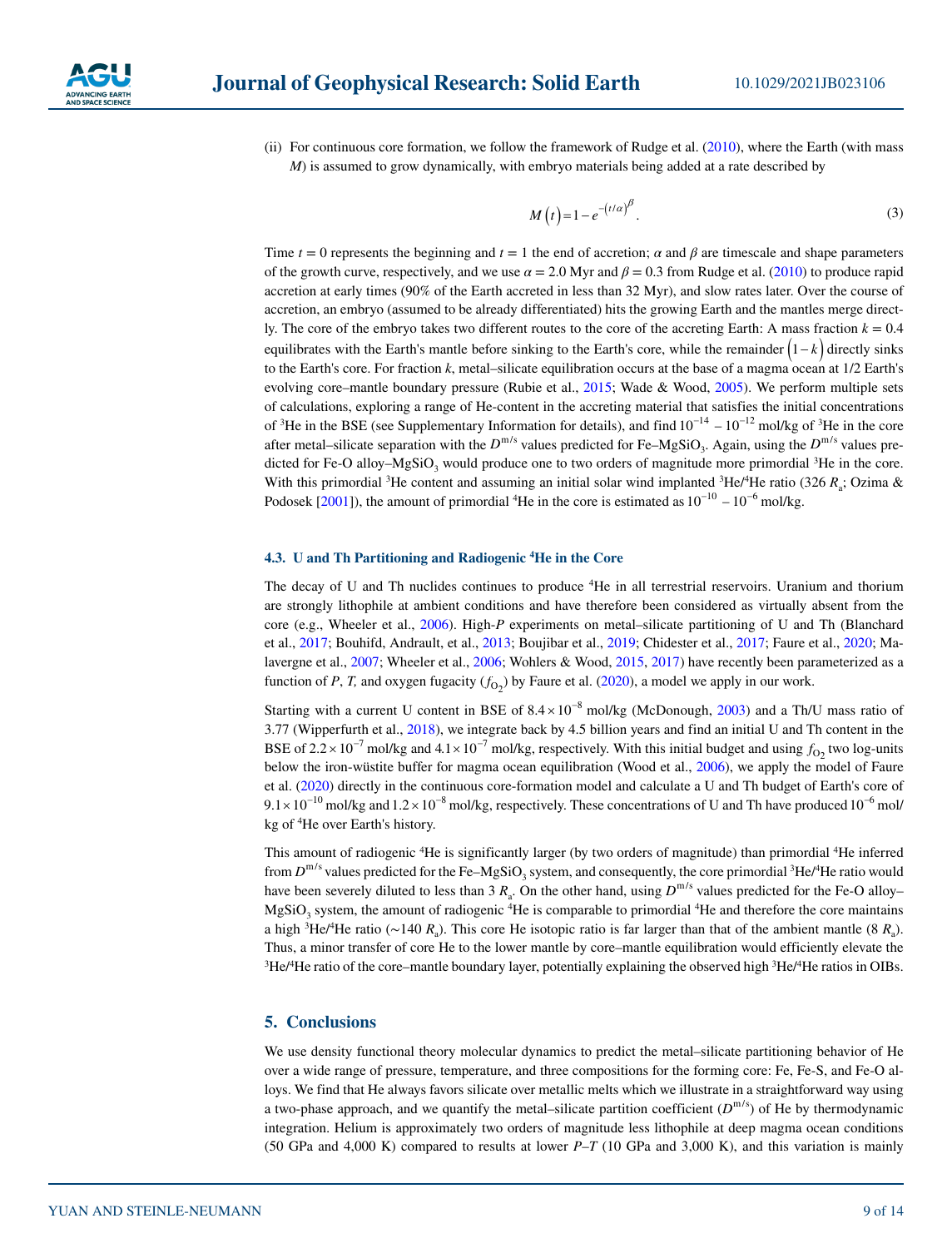

controlled by *T* rather than *P*. We find that light element species, particularly oxygen, promote He incorporation into the core by one to two orders of magnitude. By including a parameterization to experimental partitioning data on uranium and thorium (Faure et al., [2020\)](#page-10-11) in core formation models to estimate the core 4 He budget, we find the He content of the core to be  $1.0 \times 10^{-6}$  mol/kg (or ~4.2 ng/g), and determine its isotopic composition as <sup>3</sup>He/<sup>4</sup>He ratio <3  $R_a$  using  $D^{m/s}$  values determined for pure Fe, but a higher <sup>3</sup>He/<sup>4</sup> *D*<sup>m/s</sup> values determined for a core component that contains some amount of oxygen. To explain the Earth's core density deficit–which has been constrained to be larger than previous estimates (Ikuta et al., [2021](#page-10-36)) – oxygen is required as a major light element in the core (Badro et al., [2014\)](#page-9-10). Thus, our results suggest that the core possibly retains a high primordial <sup>3</sup>He/<sup>4</sup>He, potentially accounting for the high <sup>3</sup>He/<sup>4</sup>He ratios identified in ocean island basalts.

# **Data Availability Statement**

Simulation files supporting this study are described in methods and are archived in Figshare (10.6084/m9. figshare.16415934). All computations in this study were carried out using the Vienna *ab initio* simulation package (VASP) which is available for licensing at <https://www.vasp.at/>.

#### **References**

- <span id="page-9-1"></span>Albarède, F. (2008). Rogue mantle helium and neon. *Science*, *319*, 943–945.<https://doi.org/10.1126/science.1150060>
- <span id="page-9-17"></span>Albarède, F. (2009). Volatile accretion history of the terrestrial planets and dynamic implications. *Nature*, *461*, 1227–1233. [https://doi.](https://doi.org/10.1038/nature08477) [org/10.1038/nature08477](https://doi.org/10.1038/nature08477)
- <span id="page-9-11"></span>Alfè, D. (2005). Melting curve of MgO from first-principles simulations. *Physical Review Letters*, *94*, 235701. [https://doi.org/10.1103/](https://doi.org/10.1103/PhysRevLett.94.235701) [PhysRevLett.94.235701](https://doi.org/10.1103/PhysRevLett.94.235701)
- <span id="page-9-12"></span>Alfè, D. (2009). Temperature of the inner-core boundary of the Earth: Melting of iron at high pressure from first-principles coexistence simulations. *Physical Review B: Condensed Matter*, *79*, 060101.<https://doi.org/10.1103/PhysRevB.79.060101>
- <span id="page-9-13"></span>Alfè, D., Gillan, M. J., & Price, G. D. (2000). Constraints on the composition of the Earth's core from ab initio calculations. *Nature*, *405*, 172–175. <https://doi.org/10.1038/35012056>
- <span id="page-9-0"></span>Allègre, C. J., Staudacher, T., Sarda, P., & Kurz, M. D. (1983). Constraints on evolution of Earth's mantle from rare gas systematics. *Nature*, *303*, 762–766. <https://doi.org/10.1038/303762a0>
- <span id="page-9-6"></span>Aprilis, G., Kantor, I., Kupenko, I., Cerantola, V., Pakhomova, A., Collings, I. E., et al. (2019). Comparative study of the influence of pulsed and continuous wave laser heating on the mobilization of carbon and its chemical reaction with iron in a diamond anvil cell. *Journal of Applied Physics*, *125*, 095901.<https://doi.org/10.1063/1.5067268>
- <span id="page-9-4"></span>Arevalo, R., & McDonough, W. F. (2008). Tungsten geochemistry and implications for understanding the Earth's interior. *Earth and Planetary Science Letters*, *272*, 656–665. <https://doi.org/10.1016/j.epsl.2008.05.031>
- <span id="page-9-16"></span>Bader, R. F. W. (1985). Atoms in molecules. *Accounts of Chemical Research*, *18*, 9–15.<https://doi.org/10.1021/ar00109a003>
- <span id="page-9-10"></span>Badro, J., Côté, A. S., & Brodholt, J. P. (2014). A seismologically consistent compositional model of Earth's core. *Proceedings of the National Academy of Sciences USA*, *111*, 7542–7545. <https://doi.org/10.1073/pnas.1316708111>
- <span id="page-9-14"></span>Badro, J., Siebert, J., & Nimmo, F. (2016). An early geodynamo driven by exsolution of mantle components from Earth's core. *Nature*, *536*, 326–328. <https://doi.org/10.1038/nature18594>
- <span id="page-9-20"></span>Ballentine, C. J., Marty, B., Sherwood Lollar, B., & Cassidy, M. (2005). Neon isotopes constrain convection and volatile origin in the Earth's mantle. *Nature*, *433*, 33–38.<https://doi.org/10.1038/nature03182>
- <span id="page-9-19"></span>Ballhaus, C., Laurenz, V., Münker, C., Fonseca, R. O. C., Albarède, F., Rohrbach, A., et al. (2013). The U/Pb ratio of the Earth's mantle-A signature of late volatile addition. *Earth and Planetary Science Letters*, *362*, 237–245.<https://doi.org/10.1016/j.epsl.2012.11.049>
- <span id="page-9-15"></span>Becke, A. D., & Edgecombe, K. E. (1990). A simple measure of electron localization in atomic and molecular systems. *The Journal of Chemical Physics*, *92*, 5397–5403.<https://doi.org/10.1063/1.458517>
- <span id="page-9-7"></span>Blanchard, I., Siebert, J., Borensztajn, S., & Badro, J. (2017). The solubility of heat-producing elements in Earth's core. *Geochemical Perspective Letters*, *5*, 1–5. <https://doi.org/10.7185/geochemlet.1737>
- <span id="page-9-8"></span>Bouhifd, M. A., Andrault, D., Bolfan-Casanova, N., Hammouda, T., & Devidal, J. L. (2013). Metal-silicate partitioning of Pb and U: Effects of metal composition and oxygen fugacity. *Geochimica Cosmochimica Acta*, *114*, 13–28.<https://doi.org/10.1016/j.gca.2013.03.034>
- <span id="page-9-2"></span>Bouhifd, M. A., Jephcoat, A. P., Heber, V. S., & Kelley, S. P. (2013). Helium in Earth's early core. *Nature Geoscience*, *6*, 982–986. [https://doi.](https://doi.org/10.1038/ngeo1959) [org/10.1038/ngeo1959](https://doi.org/10.1038/ngeo1959)
- <span id="page-9-9"></span>Boujibar, A., Habermann, M., Righter, K., Ross, D. K., Pando, K., Righter, M., et al. (2019). U, Th, and K partitioning between metal, silicate, and sulfide and implications for Mercury's structure, volatile content, and radioactive heat production. *American Mineralogist*, *104*, 1221–1237. <https://doi.org/10.2138/am-2019-7000>
- <span id="page-9-3"></span>Brandon, A. D., Walker, R. J., Morgan, J. W., Norman, M. D., & Prichard, H. M. (1998). Coupled <sup>186</sup>Os and <sup>187</sup>Os evidence for core-mantle interaction. *Science*, *280*, 1570–1573.<https://doi.org/10.1126/science.280.5369.1570>
- <span id="page-9-5"></span>Burnard, P. G., Demouchy, S., Delon, R., Arnaud, N. O., Marrocchi, Y., Cordier, P., & Addad, A. (2015). The role of grain boundaries in the storage and transport of noble gases in the mantle. *Earth and Planetary Science Letters*, *430*, 260–270. <https://doi.org/10.1016/j.epsl.2015.08.024>
- <span id="page-9-21"></span>Burnett, D. S., Barraclough, B. L., Bennett, R., Neugebauer, M., Oldham, L. P., Sasaki, C. N., et al. (2003). The Genesis Discovery mission: Return of solar matter to Earth. *Space Science Reviews*, *105*, 509–534.<https://doi.org/10.1023/A:1024425810605>
- <span id="page-9-22"></span>Chidester, B. A., Rahman, Z., Righter, K., & Campbell, A. J. (2017). Metal–silicate partitioning of U: Implications for the heat budget of the core and evidence for reduced U in the mantle. *Geochimica Cosmochimica Acta*, *199*, 1–12.<https://doi.org/10.1016/j.gca.2016.11.035>
- <span id="page-9-18"></span>Chou, C. L., Shaw, D. M., & Crocket, J. H. (1983). Siderophile trace elements in the Earth's oceanic crust and upper mantle. *Journal of Geophysical Research*, *88*, A507. <https://doi.org/10.1029/JB088iS02p0A507>

#### **Acknowledgments**

This work is supported by Deutsche Forschungsgemeinschaft (German Science Foundation, DFG) with grants STE1105/12-1 and STE1105/13-2 to G.S.N. Computations were performed at the Leibniz Supercomputing Center of the Bavarian Academy of Sciences and the Humanities, and the research center for scientific computing at the University of Bayreuth. L.Y. has been funded by Bayerisches Geoinstitut for his postdoctoral research. Open access funding enabled and organized by Projekt DEAL.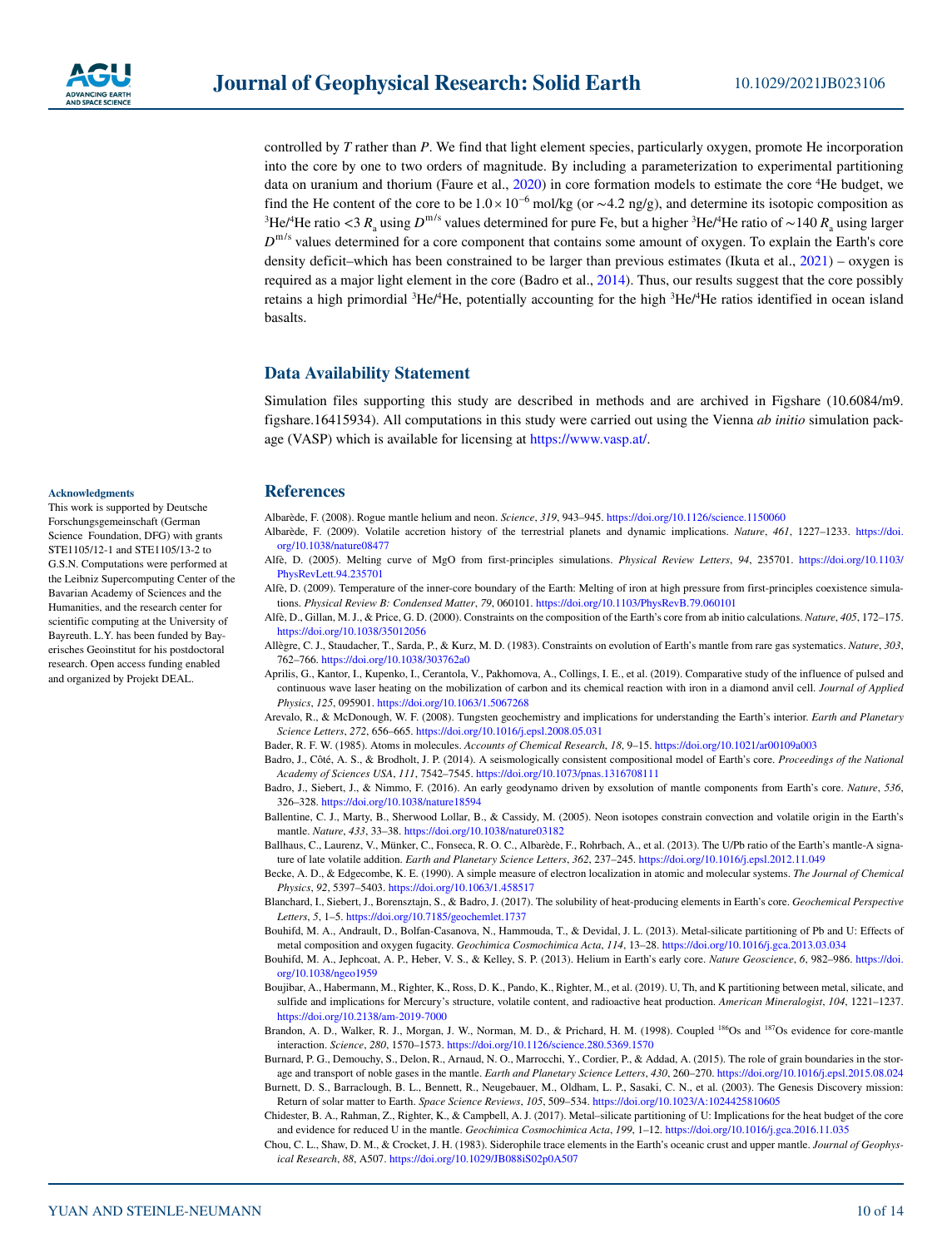- <span id="page-10-34"></span>Coltice, N., Marty, B., & Yokochi, R. (2009). Xenon isotope constraints on the thermal evolution of the early Earth. *Chemical Geology*, *266*, 4–9. <https://doi.org/10.1016/j.chemgeo.2009.04.017>
- <span id="page-10-33"></span>Coltice, N., Moreira, M., Hernlund, J., & Labrosse, S. (2011). Crystallization of a basal magma ocean recorded by Helium and Neon. *Earth and Planetary Science Letters*, *308*, 193–199.<https://doi.org/10.1016/j.epsl.2011.05.045>
- <span id="page-10-7"></span>Coltice, N., & Ricard, Y. (1999). Geochemical observations and one layer mantle convection. *Earth and Planetary Science Letters*, *174*, 125–137. [https://doi.org/10.1016/S0012-821X\(99\)00258-7](https://doi.org/10.1016/S0012-821X(99)00258-7)
- <span id="page-10-35"></span>Corgne, A., Siebert, J., & Badro, J. (2009). Oxygen as a light element: A solution to single-stage core formation. *Earth and Planetary Science Letters*, *288*, 108–114. <https://doi.org/10.1016/j.epsl.2009.09.012>
- <span id="page-10-29"></span><span id="page-10-22"></span>Dauphas, N. (2017). The isotopic nature of the Earth's accreting material through time. *Nature*, *541*, 521–524.<https://doi.org/10.1038/nature20830> Dong, X., Oganov, A. R., Goncharov, A. F., Stavrou, E., Lobanov, S., Saleh, G., et al. (2017). A stable compound of helium and sodium at high pressure. *Nature Chemistry*, *9*, 440–445.<https://doi.org/10.1038/nchem.2716>
- <span id="page-10-15"></span>Dorner, F., Sukurma, Z., Dellago, C., & Kresse, G. (2018). Melting Si: Beyond density functional theory. *Physical Review Letters*, *121*, 195701. <https://doi.org/10.1103/PhysRevLett.121.195701>

<span id="page-10-28"></span>Drake, M. J., & Righter, K. (2002). Determining the composition of the Earth. *Nature*, *416*, 39–44. <https://doi.org/10.1038/416039a>

- <span id="page-10-30"></span>Eisner, J. A. (2007). Water vapour and hydrogen in the terrestrial-planet-forming region of a protoplanetary disk. *Nature*, *447*, 562–564. [https://](https://doi.org/10.1038/nature05867) [doi.org/10.1038/nature05867](https://doi.org/10.1038/nature05867)
- <span id="page-10-1"></span>Farley, K. A., & Neroda, E. (1998). Noble gases in the Earth's mantle. *Annual Review of Earth and Planetary Sciences*, *26*, 189–218. [https://doi.](https://doi.org/10.1146/annurev.earth.26.1.189) [org/10.1146/annurev.earth.26.1.189](https://doi.org/10.1146/annurev.earth.26.1.189)
- <span id="page-10-11"></span>Faure, P., Bouhifd, M. A., Boyet, M., Manthilake, G., Clesi, V., & Devidal, J.-L. (2020). Uranium and thorium partitioning in the bulk silicate Earth and the oxygen content of Earth's core. *Geochimica Cosmochimica Acta*, *275*, 83–98.<https://doi.org/10.1016/j.gca.2020.02.010>
- <span id="page-10-19"></span>Frenkel, D., & Smit, B. (1996). *Understanding molecular simulation: From algorithms to applications, Understanding molecular simulation: From algorithms to applications*. Academic Press. <https://doi.org/10.1063/1.881812>
- <span id="page-10-21"></span>Frost, D. J., Asahara, Y., Rubie, D. C., Miyajima, N., Dubrovinsky, L. S., Holzapfel, C., et al. (2010). Partitioning of oxygen between the Earth's mantle and core. *Journal of Geophysical Research*, *115*, B02202.<https://doi.org/10.1029/2009JB006302>
- <span id="page-10-31"></span>Geiss, J., Bühler, F., Cerutti, H., Eberhardt, P., Filleux, C., Meister, J., & Signer, P. (2004). The Apollo SWC experiment: Results, conclusions, consequences. *Space Science Reviews*, *110*, 307–335. <https://doi.org/10.1023/B:SPAC.0000023409.54469.40>
- <span id="page-10-2"></span>Graham, D. W. (2002). Noble gas isotope geochemistry of mid-ocean ridge and ocean island basalts: Characterization of mantle source reservoirs. *Reviews in Mineralogy and Geochemistry*, *47*, 247–317. <https://doi.org/10.2138/rmg.2002.47.8>
- <span id="page-10-32"></span>Grimberg, A., Baur, H., Bochsler, P., Buhler, F., Burnett, D. S., Hays, C. C., et al. (2006). Solar wind neon from Genesis: Implications for the Lunar noble gas record. *Science*, *314*, 1133–1135. <https://doi.org/10.1126/science.1133568>

<span id="page-10-5"></span>Hart, S. R., Hauri, E. H., Oschmann, L. A., & Whitehead, J. A. (1992). Mantle plumes and entrapment: Isotopic evidence. *Science*, *256*, 517–520. <https://doi.org/10.1126/science.256.5056.517>

- <span id="page-10-25"></span>Hayashi, C., Nakazawa, K., & Mizuno, H. (1979). Earth's melting due to the blanketing effect of the primordial dense atmosphere. *Earth and Planetary Science Letters*, *43*, 22–28. [https://doi.org/10.1016/0012-821X\(79\)90152-3](https://doi.org/10.1016/0012-821X(79)90152-3)
- <span id="page-10-16"></span>He, X., Zhu, Y., Epstein, A., & Mo, Y. (2018). Statistical variances of diffusional properties from ab initio molecular dynamics simulations. *npj Computational Materials*, *4*, 18. <https://doi.org/10.1038/s41524-018-0074-y>
- <span id="page-10-8"></span>Herzberg, C., Asimow, P. D., Ionov, D. A., Vidito, C., Jackson, M. G., & Geist, D. (2013). Nickel and helium evidence for melt above the core– mantle boundary. *Nature*, *493*, 393–397.<https://doi.org/10.1038/nature11771>
- <span id="page-10-24"></span>Hirschmann, M. M. (2016). Constraints on the early delivery and fractionation of Earth's major volatiles from C/H, C/N, and C/S ratios. *American Mineralogist*, *101*, 540–553.<https://doi.org/10.2138/am-2016-5452>
- <span id="page-10-18"></span>Hong, Q. J., & Van De Walle, A. (2013). Solid-liquid coexistence in small systems: A statistical method to calculate melting temperatures. *The Journal of Chemical Physics*, *139*, 094114. <https://doi.org/10.1063/1.4819792>
- <span id="page-10-14"></span>Hoover, W. G. (1985). Canonical dynamics: Equilibrium phase-space distributions. *Physical Review A*, *31*, 1695–1697. [https://doi.org/10.1103/](https://doi.org/10.1103/PhysRevA.31.1695) [PhysRevA.31.1695](https://doi.org/10.1103/PhysRevA.31.1695)
- <span id="page-10-17"></span>Huang, D., Badro, J., Brodholt, J., & Li, Y. (2019). Ab initio molecular dynamics investigation of molten Fe–Si–O in Earth's core. *Geophysical Research Letters*, *46*, 6397–6405.<https://doi.org/10.1029/2019GL082722>

<span id="page-10-10"></span>Humayun, M. (2004). Geochemical evidence for excess iron in the mantle beneath Hawaii. *Science*, *306*, 91–94. [https://doi.org/10.1126/](https://doi.org/10.1126/science.1101050) [science.1101050](https://doi.org/10.1126/science.1101050)

- <span id="page-10-26"></span>Ikoma, M., & Genda, H. (2006). Constraints on the mass of a habitable planet with water of nebular origin. *The Astrophysical Journal*, *648*, 696–706. <https://doi.org/10.1086/505780>
- <span id="page-10-36"></span>Ikuta, D., Ohtani, E., Fukui, H., Sakamaki, T., Ishikawa, D., & Baron, A. Q. R. (2021). Large density deficit of Earth's core revealed by a multi-megabar primary pressure scale. <http://arxiv.org/abs/2104.02076>
- <span id="page-10-0"></span>Jackson, M. G., Carlson, R. W., Kurz, M. D., Kempton, P. D., Francis, D., & Blusztajn, J. (2010). Evidence for the survival of the oldest terrestrial mantle reservoir. *Nature*, *466*, 853–856.<https://doi.org/10.1038/nature09287>
- <span id="page-10-27"></span>Jaupart, E., Charnoz, S., & Moreira, M. (2017). Primordial atmosphere incorporation in planetary embryos and the origin of Neon in terrestrial planets. *Icarus*, *293*, 199–205. <https://doi.org/10.1016/j.icarus.2017.04.022>
- <span id="page-10-23"></span>Javoy, M., Kaminski, E., Guyot, F., Andrault, D., Sanloup, C., Moreira, M., et al. (2010). The chemical composition of the Earth: Enstatite chondrite models. *Earth and Planetary Science Letters*, *293*, 259–268. <https://doi.org/10.1016/j.epsl.2010.02.033>
- <span id="page-10-9"></span>van Keken, P. E., Hauri, E. H., & Ballentine, C. J. (2002). Mantle mixing: The generation, preservation, and destruction of chemical heterogeneity. *Annual Review of Earth and Planetary Sciences*, *30*, 493–525. <https://doi.org/10.1146/annurev.earth.30.091201.141236>
- <span id="page-10-6"></span>Kellogg, L. H., Hager, B. H., & Van Der Hilst, R. D. (1999). Compositional stratification in the deep mantle. *Science*, *283*, 1881–1884. [https://](https://doi.org/10.1126/science.283.5409.1881) [doi.org/10.1126/science.283.5409.1881](https://doi.org/10.1126/science.283.5409.1881)

<span id="page-10-20"></span>Knittle, E., & Jeanloz, R. (1991). Earth's core-mantle boundary: Results of experiments at high pressures and temperatures. *Science*, *251*, 1438– 1443.<https://doi.org/10.1126/science.251.5000.1438>

- <span id="page-10-13"></span>Kresse, G., & Furthmüller, J. (1996). Efficient iterative schemes for ab initio total-energy calculations using a plane-wave basis set. *Physical Review B: Condensed Matter*, *54*, 11169–11186.<https://doi.org/10.1103/PhysRevB.54.11169>
- <span id="page-10-12"></span>Kresse, G., & Hafner, J. (1993). *Ab initio* molecular dynamics for liquid metals. *Physical Review B: Condensed Matter*, *47*, 558–561. [https://doi.](https://doi.org/10.1103/PhysRevB.47.558) [org/10.1103/PhysRevB.47.558](https://doi.org/10.1103/PhysRevB.47.558)
- <span id="page-10-4"></span>Kurz, M. D., Jenkins, W. J., & Hart, S. R. (1982). Helium isotopic systematics of oceanic islands and mantle heterogeneity. *Nature*, *297*, 43–47. <https://doi.org/10.1038/297043a0>
- <span id="page-10-3"></span>Kurz, M. D., Jenkins, W. J., Hart, S. R., & Clague, D. (1983). Helium isotopic variations in volcanic rocks from Loihi Seamount and the Island of Hawaii. *Earth and Planetary Science Letters*, *66*, 388–406. [https://doi.org/10.1016/0012-821X\(83\)90154-1](https://doi.org/10.1016/0012-821X(83)90154-1)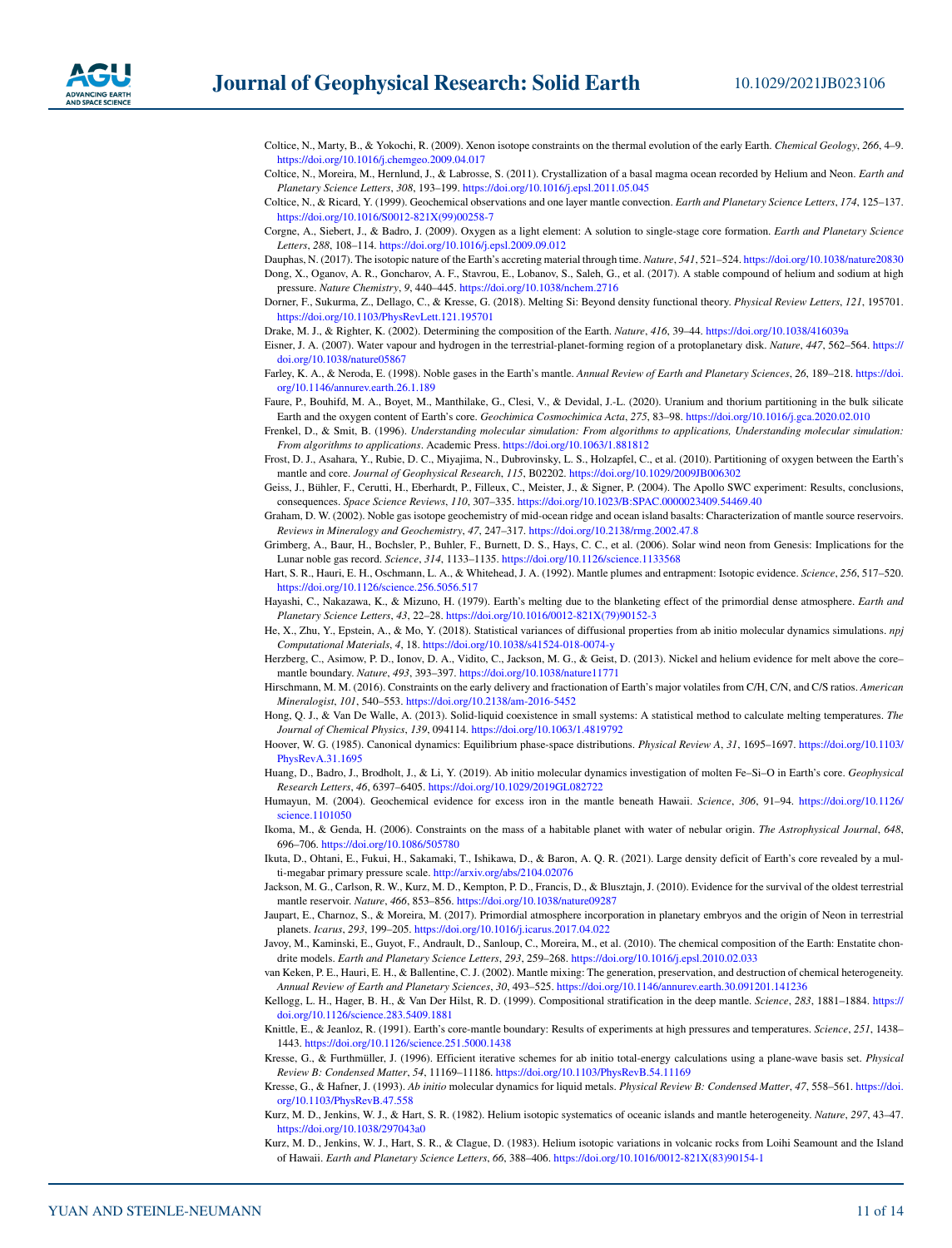- <span id="page-11-31"></span><span id="page-11-8"></span>Li, J., & Agee, C. B. (1996). Geochemistry of mantle-core differentiation at high pressure. *Nature*, *381*, 686–689.<https://doi.org/10.1038/381686a0> Li, M., & McNamara, A. K. (2013). The difficulty for subducted oceanic crust to accumulate at the Earth's core-mantle boundary. *Journal of Geophysical Research: Solid Earth*, *118*, 1807–1816. <https://doi.org/10.1002/jgrb.50156>
- <span id="page-11-21"></span>Li, Y., Feng, X., Liu, H., Hao, J., Redfern, S. A. T., Lei, W., et al. (2018). Route to high-energy density polymeric nitrogen t-N via He-N compounds. *Nature Communications*, *9*, 1–7. <https://doi.org/10.1038/s41467-018-03200-4>
- <span id="page-11-18"></span>Li, Y., Vočadlo, L., Sun, T., & Brodholt, J. P. (2020). The Earth's core as a reservoir of water. *Nature Geoscience*, *13*, 453–458. [https://doi.](https://doi.org/10.1038/s41561-020-0578-1) [org/10.1038/s41561-020-0578-1](https://doi.org/10.1038/s41561-020-0578-1)
- <span id="page-11-20"></span>Liu, H., Yao, Y., & Klug, D. D. (2015). Stable structures of He and H2O at high pressure. *Physical Review B - Condensed Matter and Material Physics*, *91*, 014102. <https://doi.org/10.1103/PhysRevB.91.014102>
- <span id="page-11-19"></span>Liu, Z., Botana, J., Hermann, A., Valdez, S., Zurek, E., Yan, D., et al. (2018). Reactivity of He with ionic compounds under high pressure. *Nature Communications*, *9*, 1–10.<https://doi.org/10.1038/s41467-018-03284-y>
- <span id="page-11-17"></span>Lorenzen, W., Holst, B., & Redmer, R. (2011). Metallization in hydrogen-helium mixtures. *Physical Review B: Condensed Matter*, *84*, 235109. <https://doi.org/10.1103/PhysRevB.84.235109>
- <span id="page-11-5"></span>Macpherson, C. G., Hilton, D. R., Sinton, J. M., Poreda, R. J., & Craig, H. (1998). High <sup>3</sup>He/<sup>4</sup>He ratios in the Manus backarc basin: Implications for mantle mixing and the origin of plumes in the western Pacific Ocean. *Geology*, *26*, 1007–1010. [https://doi.](https://doi.org/10.1130/0091-7613(1998)026%3C1007:HHHRIT%3E2.3.CO;2) [org/10.1130/0091-7613\(1998\)026<1007:HHHRIT>2.3.CO;2](https://doi.org/10.1130/0091-7613(1998)026%3C1007:HHHRIT%3E2.3.CO;2)
- <span id="page-11-33"></span>Malavergne, V., Tarrida, M., Combes, R., Bureau, H., Jones, J., & Schwandt, C. (2007). New high-pressure and high-temperature metal/silicate partitioning of U and Pb: Implications for the cores of the Earth and Mars. *Geochimica Cosmochimica Acta*, *71*, 2637–2655. [https://doi.](https://doi.org/10.1016/j.gca.2007.03.011) [org/10.1016/j.gca.2007.03.011](https://doi.org/10.1016/j.gca.2007.03.011)
- <span id="page-11-10"></span>Matsuda, J., Sudo, M., Ozima, M., Ito, K., Ohtaka, O., & Ito, E. (1993). Noble gas partitioning between metal and silicate under high pressures. *Science*, *259*, 788–790. <https://doi.org/10.1126/science.259.5096.788>
- <span id="page-11-34"></span>McDonough, W. F. (2003). Compositional model for the Earth's core. *In Treatise on Geochemistry* (pp. 547–568). Elsevier. [https://doi.](https://doi.org/10.1016/B0-08-043751-6/02015-6) [org/10.1016/B0-08-043751-6/02015-6](https://doi.org/10.1016/B0-08-043751-6/02015-6)
- <span id="page-11-22"></span>McDonough, W. F., & Sun, S.-S. (1995). The composition of the Earth. *Chemical Geology*, *120*, 223–253. [https://doi.](https://doi.org/10.1016/0009-2541(94)00140-4) [org/10.1016/0009-2541\(94\)00140-4](https://doi.org/10.1016/0009-2541(94)00140-4)
- <span id="page-11-28"></span>Moreira, M., & Charnoz, S. (2016). The origin of the neon isotopes in chondrites and on Earth. *Earth and Planetary Science Letters*, *433*, 249–256. <https://doi.org/10.1016/j.epsl.2015.11.002>
- <span id="page-11-30"></span>Moreira, M. A., & Kurz, M. D. (2013). Noble gases as tracers of mantle processes and magmatic degassing. *In Advances in Isotope Geochemistry* (pp. 371–391). Springer. [https://doi.org/10.1007/978-3-642-28836-4\\_12](https://doi.org/10.1007/978-3-642-28836-4_12)
- <span id="page-11-3"></span>Mukhopadhyay, S., & Parai, R. (2019). Noble gases: A record of Earth's evolution and mantle dynamics. *Annual Review of Earth and Planetary Sciences*, *47*, 389–419.<https://doi.org/10.1146/annurev-earth-053018-060238>
- <span id="page-11-6"></span>Mundl-Petermeier, A., Touboul, M., Jackson, M. G., Day, J. M. D., Kurz, M. D., Lekic, V., et al. (2017). Tungsten-182 heterogeneity in modern ocean island basalts. *Science*, *356*, 66–69. <https://doi.org/10.1126/science.aal4179>
- <span id="page-11-7"></span>Mundl-Petermeier, A., Walker, R. J., Fischer, R. A., Lekic, V., Jackson, M. G., & Kurz, M. D. (2020). Anomalous <sup>182</sup>W in high <sup>3</sup>He/<sup>4</sup>He ocean island basalts: Fingerprints of Earth's core? *Geochimica Cosmochimica Acta*, *271*, 194–211.<https://doi.org/10.1016/j.gca.2019.12.020>
- <span id="page-11-13"></span>Nosé, S. (1984). A unified formulation of the constant temperature molecular dynamics methods. *The Journal of Chemical Physics*, *81*, 511–519. <https://doi.org/10.1063/1.447334>
- <span id="page-11-26"></span>O'Brien, D. P., Walsh, K. J., Morbidelli, A., Raymond, S. N., & Mandell, A. M. (2014). Water delivery and giant impacts in the "Grand Tack" scenario. *Icarus*, *239*, 74–84.<https://doi.org/10.1016/j.icarus.2014.05.009>
- <span id="page-11-24"></span>Olson, P., & Sharp, Z. D. (2018). Hydrogen and helium ingassing during terrestrial planet accretion. *Earth and Planetary Science Letters*, *498*, 418–426. <https://doi.org/10.1016/J.EPSL.2018.07.006>
- <span id="page-11-25"></span>Olson, P., & Sharp, Z. D. (2019). Nebular atmosphere to magma ocean: A model for volatile capture during Earth accretion. *Physics of the Earth and Planetary Interiors*, *294*, 106294.<https://doi.org/10.1016/j.pepi.2019.106294>
- <span id="page-11-16"></span>Ostanin, S., Alfè, D., Dobson, D., Vočadlo, L., Brodholt, J. P., & Price, G. D. (2006). Ab initio study of the phase separation of argon in molten iron at high pressures. *Geophysical Research Letters*, *33*, L06303. <https://doi.org/10.1029/2005GL024276>
- <span id="page-11-32"></span>Ozima, M., & Podosek, F. A. (2001). *Noble gas Geochemistry*. Cambridge University Press. <https://doi.org/10.1017/CBO9780511545986>
- <span id="page-11-23"></span>Palme, H., & O'Neill, H. (2013). Cosmochemical estimates of mantle composition. In *Treatise on Geochemistry* (2nd ed., pp. 1–39). [https://doi.](https://doi.org/10.1016/B978-0-08-095975-7.00201-1) [org/10.1016/B978-0-08-095975-7.00201-1](https://doi.org/10.1016/B978-0-08-095975-7.00201-1)
- <span id="page-11-4"></span>Parai, R., Mukhopadhyay, S., & Standish, J. J. (2012). Heterogeneous upper mantle Ne, Ar and Xe isotopic compositions and a possible Dupal noble gas signature recorded in basalts from the Southwest Indian Ridge. *Earth and Planetary Science Letters*, *359–360*, 227–239. [https://doi.](https://doi.org/10.1016/j.epsl.2012.10.017) [org/10.1016/j.epsl.2012.10.017](https://doi.org/10.1016/j.epsl.2012.10.017)
- <span id="page-11-1"></span>Parman, S. W. (2007). Helium isotopic evidence for episodic mantle melting and crustal growth. *Nature*, *446*, 900–903. [https://doi.org/10.1038/](https://doi.org/10.1038/nature05691) [nature05691](https://doi.org/10.1038/nature05691)
- <span id="page-11-2"></span>Parman, S. W., Kurz, M. D., Hart, S. R., & Grove, T. L. (2005). Helium solubility in olivine and implications for high <sup>3</sup>He/<sup>4</sup>He in ocean island basalts. *Nature*, *437*, 1140–1143.<https://doi.org/10.1038/nature04215>
- <span id="page-11-0"></span>Pepin, R. O., & Porcelli, D. (2002). Origin of noble gases in the terrestrial planets. *Reviews in Mineralogy and Geochemistry*, *47*, 191–246. [https://](https://doi.org/10.2138/rmg.2002.47.7%0A) [doi.org/10.2138/rmg.2002.47.7%0A](https://doi.org/10.2138/rmg.2002.47.7%0A)
- <span id="page-11-12"></span>Perdew, J. P., Burke, K., & Ernzerhof, M. (1996). Generalized gradient approximation made simple. *Physical Review Letters*, *77*, 3865–3868. <https://doi.org/10.1103/PhysRevLett.77.3865>
- <span id="page-11-29"></span>Péron, S., Moreira, M., Putlitz, B., & Kurz, M. D. (2017). Solar wind implantation supplied light volatiles during the frst stage of Earth accretion. *Geochemical Perspectve Letters*, *3*, 151–159. <https://doi.org/10.7185/geochemlet.1718>
- <span id="page-11-27"></span>Piani, L., Marrocchi, Y., Rigaudier, T., Vacher, L. G., Thomassin, D., & Marty, B. (2020). Earth's water may have been inherited from material similar to enstatite chondrite meteorites. *Science*, 369, 1110–1113.<https://doi.org/10.1126/science.aba1948>
- <span id="page-11-9"></span>Porcelli, D., & Halliday, A. N. (2001). The core as a possible source of mantle helium. *Earth and Planetary Science Letters*, *192*, 45–56. [https://](https://doi.org/10.1016/S0012-821X(01)00418-6) [doi.org/10.1016/S0012-821X\(01\)00418-6](https://doi.org/10.1016/S0012-821X(01)00418-6)
- <span id="page-11-15"></span>Posner, E. S., & Steinle-Neumann, G. (2019). Mass transport and structural properties of binary liquid iron alloys at high pressure. *Geochemistry, Geophysics, Geosystems*, *20*, 3556–3568.<https://doi.org/10.1029/2019GC008393>
- <span id="page-11-11"></span>Prakapenka, V., Shen, G., & Dubrovinsky, L. (2003). Carbon transport in diamond anvil cells. *High Temperatures - High Pressures*, *35/36*, 237–249. <https://doi.org/10.1068/htjr098>
- <span id="page-11-14"></span>Puligheddu, M., & Galli, G. (2020). Atomistic simulations of the thermal conductivity of liquids. *Physical Review Materials*, *4*, 053801. <https://doi.org/10.1103/PhysRevMaterials.4.053801>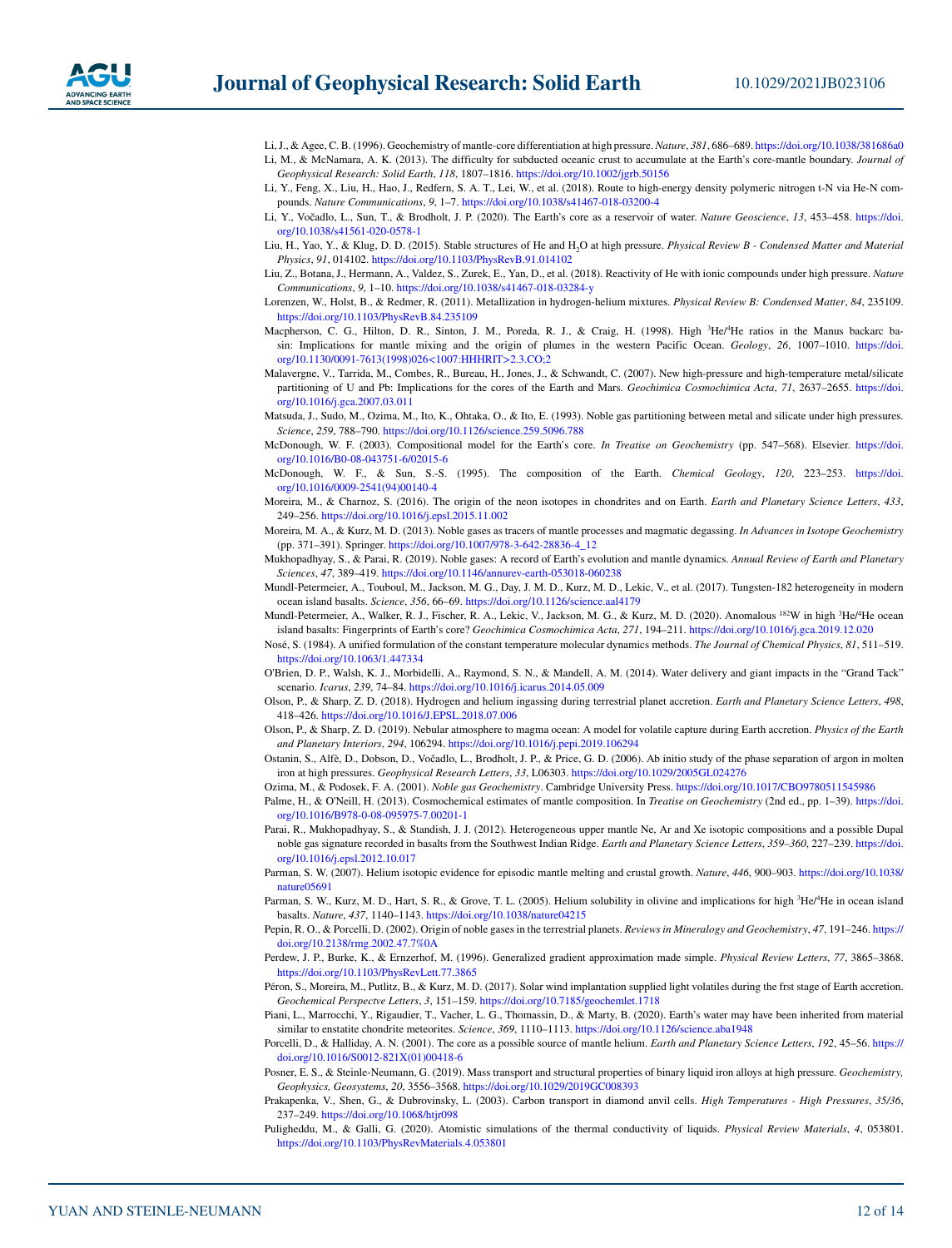- <span id="page-12-15"></span>Puligheddu, M., Gygi, F., & Galli, G. (2017). First-principles simulations of heat transport. *Physical Review Materials*, *1*, 060802. [https://doi.](https://doi.org/10.1103/PhysRevMaterials.1.060802) [org/10.1103/PhysRevMaterials.1.060802](https://doi.org/10.1103/PhysRevMaterials.1.060802)
- <span id="page-12-18"></span>Rang, M., & Kresse, G. (2019). First-principles study of the melting temperature of MgO. *Physical Review B: Condensed Matter*, *99*, 184103. <https://doi.org/10.1103/PhysRevB.99.184103>
- <span id="page-12-5"></span>Rizo, H., Andrault, D., Bennett, N. R., Humayun, M., Brandon, A., Vlastelic, I., et al. (2019). 182W evidence for core-mantle interaction in the source of mantle plumes. *Geochemical Perspective Letters*, *11*, 6–11. <https://doi.org/10.7185/geochemlet.1917>
- <span id="page-12-3"></span>Roth, A. S. G., Liebske, C., Maden, C., Burton, K. W., Schönbächler, M., & Busemann, H. (2019). The primordial He budget of the Earth set by percolative core formation in planetesimals. *Geochemical Perspective Letters*, *9*, 26–31.<https://doi.org/10.7185/geochemlet.1901>
- <span id="page-12-12"></span>Rouquette, J., Dolejš, D., Kantor, I. Y., McCammon, C. A., Frost, D. J., Prakapenka, V. B., & Dubrovinsky, L. S. (2008). Iron-carbon interactions at high temperatures and pressures. *Applied Physics Letters*, *92*, 121912.<https://doi.org/10.1063/1.2892400>
- <span id="page-12-31"></span>Rubie, D. C., Frost, D. J., Mann, U., Asahara, Y., Nimmo, F., Tsuno, K., et al. (2011). Heterogeneous accretion, composition and core–mantle differentiation of the Earth. *Earth and Planetary Science Letters*, *301*, 31–42. <https://doi.org/10.1016/J.EPSL.2010.11.030>
- <span id="page-12-34"></span>Rubie, D. C., Jacobson, S. A., Morbidelli, A., O'Brien, D. P., Young, E. D., de Vries, J., et al. (2015). Accretion and differentiation of the terrestrial planets with implications for the compositions of early-formed Solar System bodies and accretion of water. *Icarus*, *248*, 89–108. [https://doi.](https://doi.org/10.1016/j.icarus.2014.10.015) [org/10.1016/j.icarus.2014.10.015](https://doi.org/10.1016/j.icarus.2014.10.015)
- <span id="page-12-32"></span>Rudge, J. F., Kleine, T., & Bourdon, B. (2010). Broad bounds on Earth's accretion and core formation constrained by geochemical models. *Nature Geoscience*, *3*, 439–443. <https://doi.org/10.1038/ngeo872>
- <span id="page-12-24"></span>Saito, H., & Kuramoto, K. (2018). Formation of a hybrid-type proto-atmosphere on Mars accreting in the solar nebula. *Monthly Notices of the Royal Astronomical Society*, *475*, 1274–1287. <https://doi.org/10.1093/mnras/stx3176>
- <span id="page-12-28"></span>Sasaki, S. (1991). Off-disk penetration of ancient solar wind. *Icarus*, *91*, 29–38. [https://doi.org/10.1016/0019-1035\(91\)90123-B](https://doi.org/10.1016/0019-1035(91)90123-B)
- <span id="page-12-8"></span>Sato, T., Funamori, N., & Yagi, T. (2011). Helium penetrates into silica glass and reduces its compressibility. *Nature Communications*, *2*, 1–5. <https://doi.org/10.1038/ncomms1343>
- <span id="page-12-6"></span>Scherstén, A., Elliott, T., Hawkesworth, C., & Norman, M. (2004). Tungsten isotope evidence that mantle plumes contain no contribution from the Earth's core. *Nature*, *427*, 234–237.<https://doi.org/10.1038/nature02221>
- <span id="page-12-13"></span>Schwegler, E., Sharma, M., Gygi, F., & Galli, G. (2008). Melting of ice under pressure. *Proceedings of the National Academy of Sciences USA*, *105*, 14779–14783. <https://doi.org/10.1073/pnas.0808137105>
- <span id="page-12-23"></span>Sharp, Z. D. (2017). Nebular ingassing as a source of volatiles to the terrestrial planets. *Chemical Geology*, *448*, 137–150. [https://doi.org/10.1016/j.](https://doi.org/10.1016/j.chemgeo.2016.11.018) [chemgeo.2016.11.018](https://doi.org/10.1016/j.chemgeo.2016.11.018)
- <span id="page-12-9"></span>Shen, G., Mei, Q., Prakapenka, V. B., Lazor, P., Sinogeikin, S., Meng, Y., & Park, C. (2011). Effect of helium on structure and compression behavior of SiO2 glass. *Proceedings of the National Academy of Sciences USA*, *108*, 6004–6007. <https://doi.org/10.1073/pnas.1102361108>
- <span id="page-12-22"></span>Shi, J., Cui, W., Hao, J., Xu, M., Wang, X., & Li, Y. (2020). Formation of ammonia–helium compounds at high pressure. *Nature Communications*, *111*(11), 1–7. <https://doi.org/10.1038/s41467-020-16835-z>
- <span id="page-12-7"></span>Siebert, J., Badro, J., Antonangeli, D., & Ryerson, F. J. (2012). Metal–silicate partitioning of Ni and Co in a deep magma ocean. *Earth and Planetary Science Letters*, *321–322*, 189–197. <https://doi.org/10.1016/j.epsl.2012.01.013>
- <span id="page-12-30"></span>Starukhina, L. V. (2006). Polar regions of the moon as a potential repository of solar-wind-implanted gases. *In Advances in Space Research* (Vol. 37, pp. 50–58). Elsevier Ltd.<https://doi.org/10.1016/j.asr.2005.04.033>
- <span id="page-12-25"></span>Stökl, A., Dorfi, E., & Lammer, H. (2015). Hydrodynamic simulations of captured protoatmospheres around Earth-like planets. *Astronomy and Astrophysics*, *576*, A87.<https://doi.org/10.1051/0004-6361/201423638>
- <span id="page-12-0"></span>Stuart, F. M., Lass-Evans, S., Godfrey Fitton, J., & Ellam, R. M. (2003). High <sup>3</sup>He/<sup>4</sup>He ratios in picritic basalts from Baffin Island and the role of a mixed reservoir in mantle plumes. *Nature*, *424*, 57–59. <https://doi.org/10.1038/nature01711>
- <span id="page-12-20"></span>Takafuji, N., Hirose, K., Mitome, M., & Bando, Y. (2005). Solubilities of O and Si in liquid iron in equilibrium with (Mg,Fe)SiO<sub>3</sub> perovskite and the light elements in the core. *Geophysical Research Letters*, *32*, L06313.<https://doi.org/10.1029/2005GL022773>
- <span id="page-12-19"></span>Taniuchi, T., & Tsuchiya, T. (2018). The melting points of MgO up to 4 TPa predicted based on *ab initio* thermodynamic integration molecular dynamics. *Journal of Physics: Condensed Matter*, *30*, 114003. <https://doi.org/10.1088/1361-648X/aaac96>
- <span id="page-12-21"></span>Tateno, S., Hirose, K., Ohishi, Y., & Tatsumi, Y. (2010). The structure of iron in earth's inner core. *Science*, *330*, 359–361. [https://doi.org/10.1126/](https://doi.org/10.1126/science.1194662) [science.1194662](https://doi.org/10.1126/science.1194662)
- <span id="page-12-1"></span>Tolstikhin, I., & Hofmann, A. W. (2005). Early crust on top of the Earth's core. *Physics of the Earth and Planetary Interiors*, *148*, 109–130. <https://doi.org/10.1016/j.pepi.2004.05.011>
- <span id="page-12-4"></span>Trieloff, M., & Kunz, J. (2005). Isotope systematics of noble gases in the Earth's mantle: Possible sources of primordial isotopes and implications for mantle structure. *Physics of the Earth and Planetary Interiors*, *148*, 13–38.<https://doi.org/10.1016/j.pepi.2004.07.007>
- <span id="page-12-29"></span>Trieloff, M., Kunz, J., Clague, D. A., Harrison, D., & Allègre, C. J. (2000). The nature of pristine noble gases in mantle plumes. *Science*, *288*, 1036–1038. <https://doi.org/10.1126/science.288.5468.1036>
- <span id="page-12-14"></span>Usui, Y., & Tsuchiya, T. (2010). Ab initio two-phase molecular dynamics on the melting curve of SiO<sub>2</sub>. *Journal of Earth Sciences*, 21, 801-810. <https://doi.org/10.1007/s12583-010-0126-9>
- <span id="page-12-2"></span>Van Der Hilst, R. D., Widiyantoro, S., & Engdahl, E. R. (1997). Evidence for deep mantle circulation from global tomography. *Nature*, *386*, 578–584. <https://doi.org/10.1038/386578a0>
- <span id="page-12-16"></span>Vočadlo, L., Wood, I. G., Alfè, D., & Price, G. D. (2008). Ab initio calculations on the free energy and high P–T elasticity of face-centred-cubic iron. *Earth and Planetary Science Letters*, *268*, 444–449. <https://doi.org/10.1016/J.EPSL.2008.01.043>
- <span id="page-12-33"></span>Wade, J., & Wood, B. J. (2005). Core formation and the oxidation state of the Earth. *Earth and Planetary Science Letters*, *236*, 78–95. [https://](https://doi.org/10.1016/j.epsl.2005.05.017) [doi.org/10.1016/j.epsl.2005.05.017](https://doi.org/10.1016/j.epsl.2005.05.017)
- <span id="page-12-17"></span>Wahl, S. M., & Militzer, B. (2015). High-temperature miscibility of iron and rock during terrestrial planet formation. *Earth and Planetary Science Letters*, *410*, 25–33. <https://doi.org/10.1016/J.EPSL.2014.11.014>
- <span id="page-12-27"></span>Walsh, K. J., Morbidelli, A., Raymond, S. N., O'Brien, D. P., & Mandell, A. M. (2011). A low mass for Mars from Jupiter's early gas-driven migration. *Nature*, *475*, 206–209.<https://doi.org/10.1038/nature10201>
- <span id="page-12-26"></span>Wang, Z., & Becker, H. (2013). Ratios of S, Se and Te in the silicate Earth require a volatile-rich late veneer. *Nature*, *499*, 328–331. [https://doi.](https://doi.org/10.1038/nature12285) [org/10.1038/nature12285](https://doi.org/10.1038/nature12285)
- <span id="page-12-11"></span>Wartho, J. A., Kelley, S. P., & Elphick, S. C. (2005). Estimates of Ar diffusion and solubility in leucite and nepheline: Electron microprobe imaging of Ar distribution in a mineral. *American Mineralogist*, *90*, 954–962.<https://doi.org/10.2138/am.2005.1320>
- <span id="page-12-10"></span>Watson, E. B., & Cherniak, D. J. (2003). Lattice diffusion of Ar in quartz, with constraints on Ar solubility and evidence of nanopores. *Geochimica Cosmochimica Acta*, *67*, 2043–2062. [https://doi.org/10.1016/S0016-7037\(02\)01340-6](https://doi.org/10.1016/S0016-7037(02)01340-6)